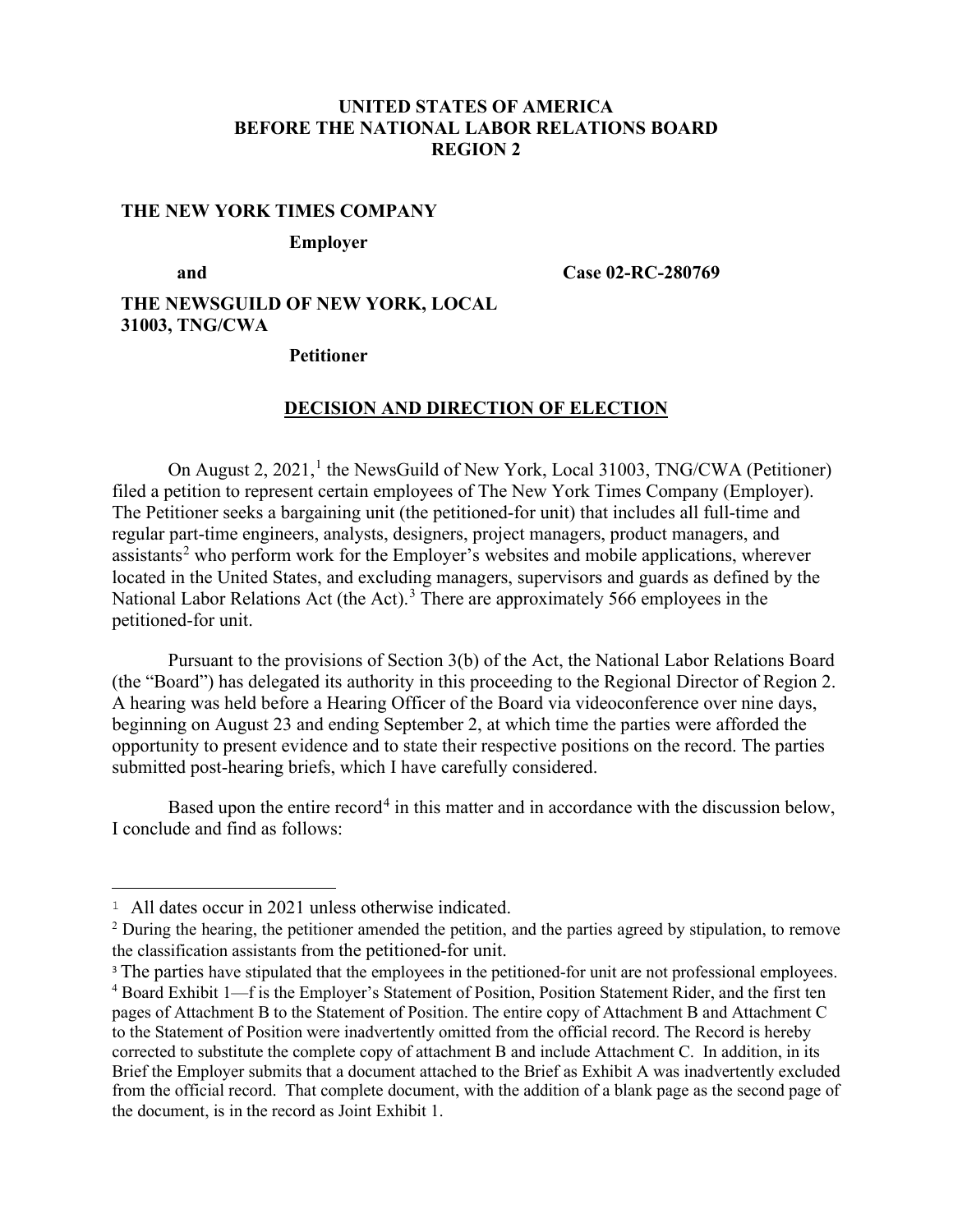- 1. The Hearing Officer's rulings are free from prejudicial error and hereby are affirmed.
- 2. The parties stipulated, and I find, that the Employer, a New York corporation with a principal office and place of business located at 620 Eighth Avenue, New York, New York 10018, is engaged in the publication and distribution of digital and print products, including the New York Times newspaper and other publications across the United States. During the 12-month period ending July 30, 2021, a representative period, the Employer, in conducting its business operations described above derived gross revenues in excess of \$200,000, held membership in or subscribed to interstate news services, published nationally syndicated features, advertised nationally sold products, and purchased and received at its New York, New York facility goods valued in excess of \$50,000 directly from points outside the State of New York.
- 3. The parties stipulated, and I find, that the Employer, is engaged in commerce within the meaning of Sections 2(6) and (7) of the Act.
- 4. The parties stipulated, and I find, that the Petitioner is a labor organization within the meaning of Section 2(5) of the Act.
- 5. The parties stipulated, and I find, that the following individuals are supervisors of the Employer within the meaning of Section 2(11) of the Act and therefore excluded from the petitioned-for unit: Issara Paoluengtong, Senior Product Manager, NYT Cooking; James Robinson, Director of International Analytics; Joel Stillman, Lead Product Designer Email Products; Kelsey Johnson, Senior Manager Data Governance; Nimra Nauraiz, Manager, Data & Insights (Advertising Analytics); and Yi Qu, Manager, Data & Insights (Marketing Analytics)

The Union petitions to represent, in a single collective-bargaining unit, the petitioned-for employee classifications who perform work for the New York Times website and mobile applications.<sup>5</sup>

<sup>&</sup>lt;sup>5</sup> The Union's responsive position statement identifies the following job titles within the petitioned-for unit: Agile Coach, Analyst Subscriber Reporting and Analytics, Associate Engineer, Associate Product Designer, Associate Product Manager, Associate QA Engineer, Associate Software Engineer, Creative Director of Product Design, Data & Insights Analyst, Data Activation Analyst, Data Analyst, Data Engineer, Data Governance Manager, Data Products Analyst, Data Scientist, Database Administrator, Director of International Analytics, Director of Product and Design, Engineer, Head of Forecasting & Subscriber Analytics, Insights Product Manager, Lead Analyst, Lead Engineer, Lead Product Designer, Lead Software Engineer, Manager of Consumer Marketing Analytics, Manager of Customer Care Insights, Manager of Data & Insights, Manager of Data Governance, Manager of Marketing Tech Product, Manager of Platform Analytics, Manager of Product Analytics, Operations and Engagement Manager, Principal Product Designer, Principal Software Engineer, Product Analyst, Product Designer, Product Director, Product Manager I, Product Manager II, Program Manager, Project Coordinator, Project Manager, QA Engineer, Release Manager, Scrum Master, Senior Analyst, Senior Android Engineer, Senior Data Analyst, Senior Data Scientist, Senior Database Administrator, Senior Database Reliability Engineer, Senior Director, Senior Engineer, Senior Backend Engineer, Senior Manager, Senior Product Analyst, Senior Product Designer, Senior Product Manager, Senior QA Engineer, Senior Software Engineer, Software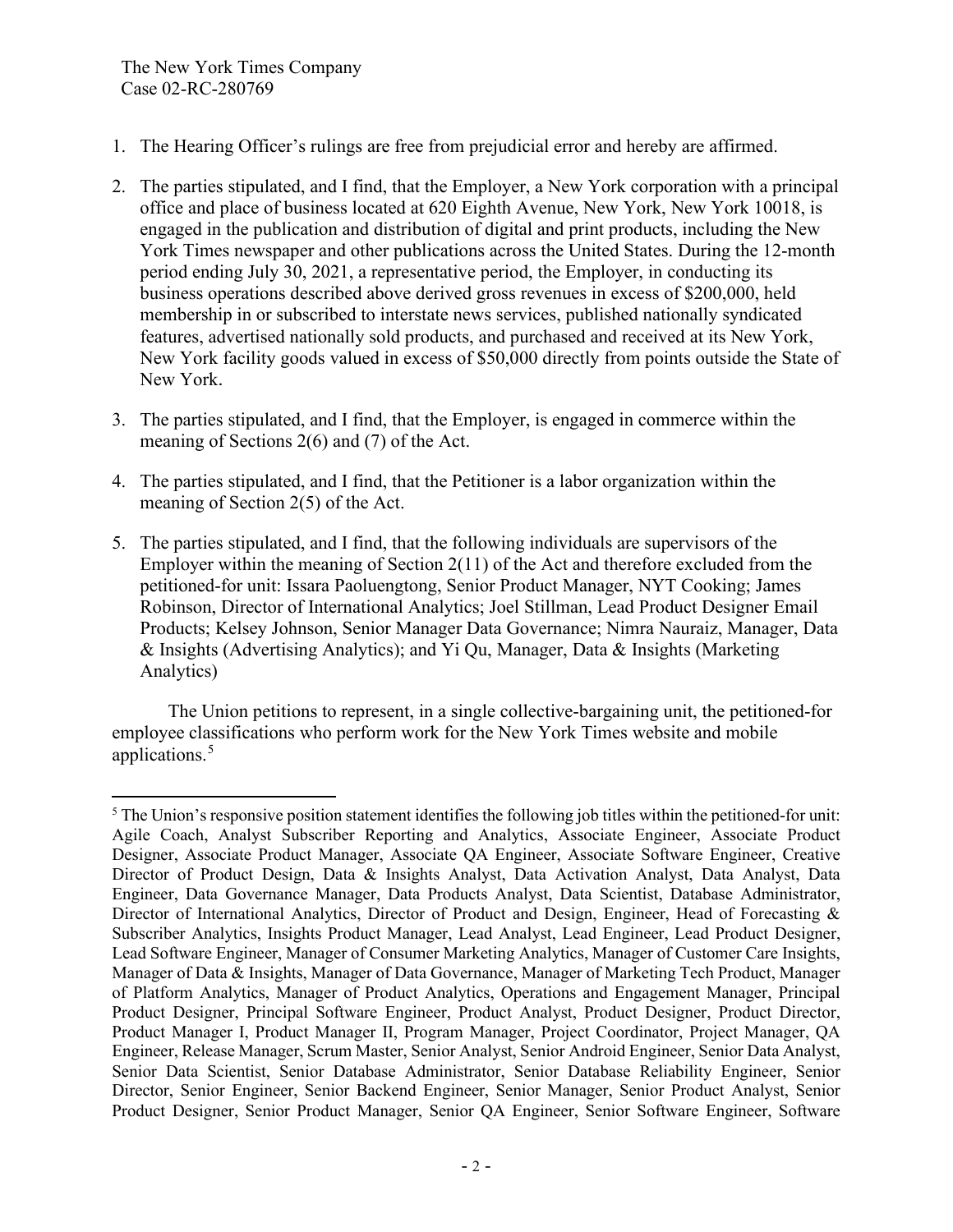The Union asserts that all employees in the petitioned-for unit work within the Cross-Functional Department of the Employer (XFun Department). The Union argues that the following community-of-interest factors support a finding that its petitioned-for unit is appropriate. First, the XFun Department conforms to an administrative function or grouping of the Employer's operation, and while the department contains a variety of different job classifications, referred to as "Functions", all are to be included in the petitioned-for unit. The Union contends that the petitioned-for employees are hired via the same process, irrespective of Function and, when an employee is being considered for promotion, managers solicit input from employees across functions. Second, the petitioned-for employees have similar skills and training. Third, the petitioned-for employees have overlapping job duties and do not perform distinct work. Fourth, the petitioned-for employees are functionally integrated into the same work process. Fifth, the petitioned-for employees are engaged in constant intra-unit communication. Sixth, work assignments and job classifications frequently interchange among the petitioned-for employees. Seventh, the employees enjoy similar terms and conditions of employment, including bonus structure, evaluation system, leave and various benefits and personnel policies promulgated by the Employer's centralized human resources department. Eighth, the petitioned-for employees have common supervision, known as the Cross-Functional Leadership Team. Finally, the Union asserts that there are no special considerations of facility, industry, or employer precedent.

The Board has delegated its authority in this proceeding to me under Section 3(b) of the National Labor Relations Act (Act). For the reasons discussed below, based on the record, the briefs, and relevant Board law, I find that the record establishes the petitioned-for unit is an appropriate unit for the purposes of collective bargaining. Accordingly, I have directed the petitioned-for election in this case.

# **I. PRECLUSION**

### **A. Record Evidence**

In response to the filing of the Petition, the Regional Office served a copy of the Petition on the Employer on August 2, 2021, and additionally served a Notice of Representation Hearing (Notice) on all parties on the same date. The Notice explicitly states: Pursuant to Section 102.63(b) of the Board's Rules and Regulations, [the Employer] must complete the Statement of Position and file it and all attachments with the Regional Director and serve it on the parties listed on the petition such that is received by them by no later than Noon Eastern time on August 12, 2021.

The Employer, on August 10, served the Region and Petitioner with a Statement of Position (SOP) form and attachments. The attachments included a rider to the SOP, and a document titled "Initial List", which included attachments "Attachment B" and "Attachment C,"

Engineer, Staff Analyst, Staff Database, Reliability Engineer, Staff Engineer, Staff Product Designer, Staff QA Engineer, Staff Software Engineer, Story Analytics Analyst, Systems Analyst, Technical Associate Product Manager, Technical Lead, Technical Product Director, Technical Product Manager I, Technical Product Manager II, Technical Project Manager, and Technical Senior Product Manager.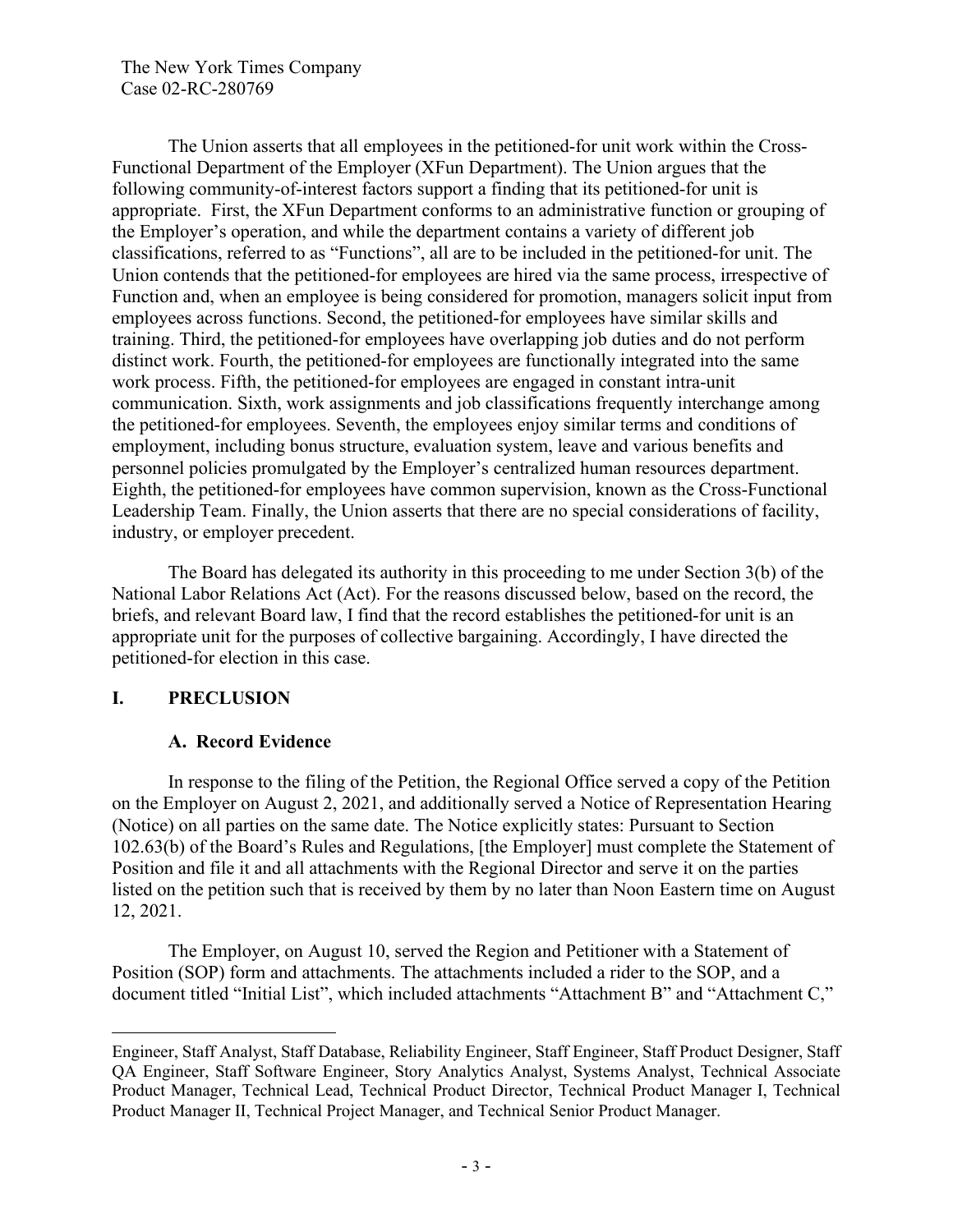which are both lists of employees. The Statement of Petition form addresses the unit sought. Line 3 of the statement of position form asks, "Do you agree that the proposed unit is appropriate?" and provides a "yes" or "no" option. This line concludes by further stating "(if not, answer 3a and 3b)." The Employer marked the "no" box in response to line 3. Line 3a states "see attached Rider." and 3b similarly states "see attached Rider."

In the attached Rider to the SOP, the Employer contends that the petitioned-for unit should include only the followings titles within Product Engineering: Associate Engineer, Associate QA Engineer, Associate Software Engineer, Data Engineer, Engineer, Lead Engineer, Lead Software Engineer, Principal Software Engineer, QA Engineer, Senior Android Engineer, Senior Database Reliability Engineer, Senior Engineer, Senior QA Engineer, Senior Software Engineer, Software Engineer, Staff Database Reliability Engineer, Staff Engineer, Staff QA Engineer, Staff Software Engineer. The Employer asserts that the additional titles in the petitioned-for unit do not share a community of interest because they are organized in separate groups, with separate supervision; have distinct skills and training; have distinct job functions and perform distinct work; do not interchange with other employees in the proposed unit; and have distinct terms and conditions of employment.<sup>6</sup> The Employer further contends that because the petition sets the number of employees at 600 and because this number does not correspond to any defined grouping of employees, the Employer believes there may be a significant number of disputes over the exemptions for supervisors, managers, and confidential employees. The Employer contends that any employee who does not perform work for the New York Times website and mobile apps or employees who do not perform work in the United States are excluded and asserts that all clerical workers, interns, and Managers as defined by the Act should be excluded.

Attachment B, titled "Initial List", is a list of 364 employees and includes the name, work location, job classification, and shift of the employees with engineering titles, but no employees with the classifications of analysts, designers, project managers, product managers, and assistants that are sought in the petition are listed on Attachment B. Attachment C lists the names of

<sup>&</sup>lt;sup>6</sup> The Employer contends that the following titles must be excluded: Administrative Assistant, Administrative Coordinator, Agile Coach, Associate Product Designer, Associate Product Manager, Creative Director of Product Design, Data Activation Analyst, Data Analyst, Data Governance Manager, Data Scientist, Database Administrator, Data & Insights Analyst, Data Products Analyst, Story Analytics Analyst, Director of Product and Design, Director of International Analytics, Executive Assistant, Head of Forecasting & Subscriber Analytics, Insights Product Manager, Lead Product Designer, Manager of Consumer Marketing Analytics, Manager of Customer Care Insights, Manager of Data & Insights, Manager of Data Governance, Manager of Marketing Tech Product, Manager of Platform Analytics, Manager of Product Analytics, Operations Coordinator and Executive Assistant, Principal Product Designer, Product Analyst, Product Designer, Product Director, Product Manager I, Product Manager II, Program Manager, Project Manager, Release Manager, Scrum Master, Senior Analyst, Senior Data Analyst, Senior Data Scientist, Senior Database Administrator, Senior Director, Senior Manager, Senior Product Analyst, Senior Product Designer, Senior Product Manager, Staff Analyst, Staff Product Designer, Systems Analyst, Technical Associate Product Manager, Technical Product Manager I, Technical Product Manager II, Technical Senior Product Manager, Technical Product Director, Technical Project Manager.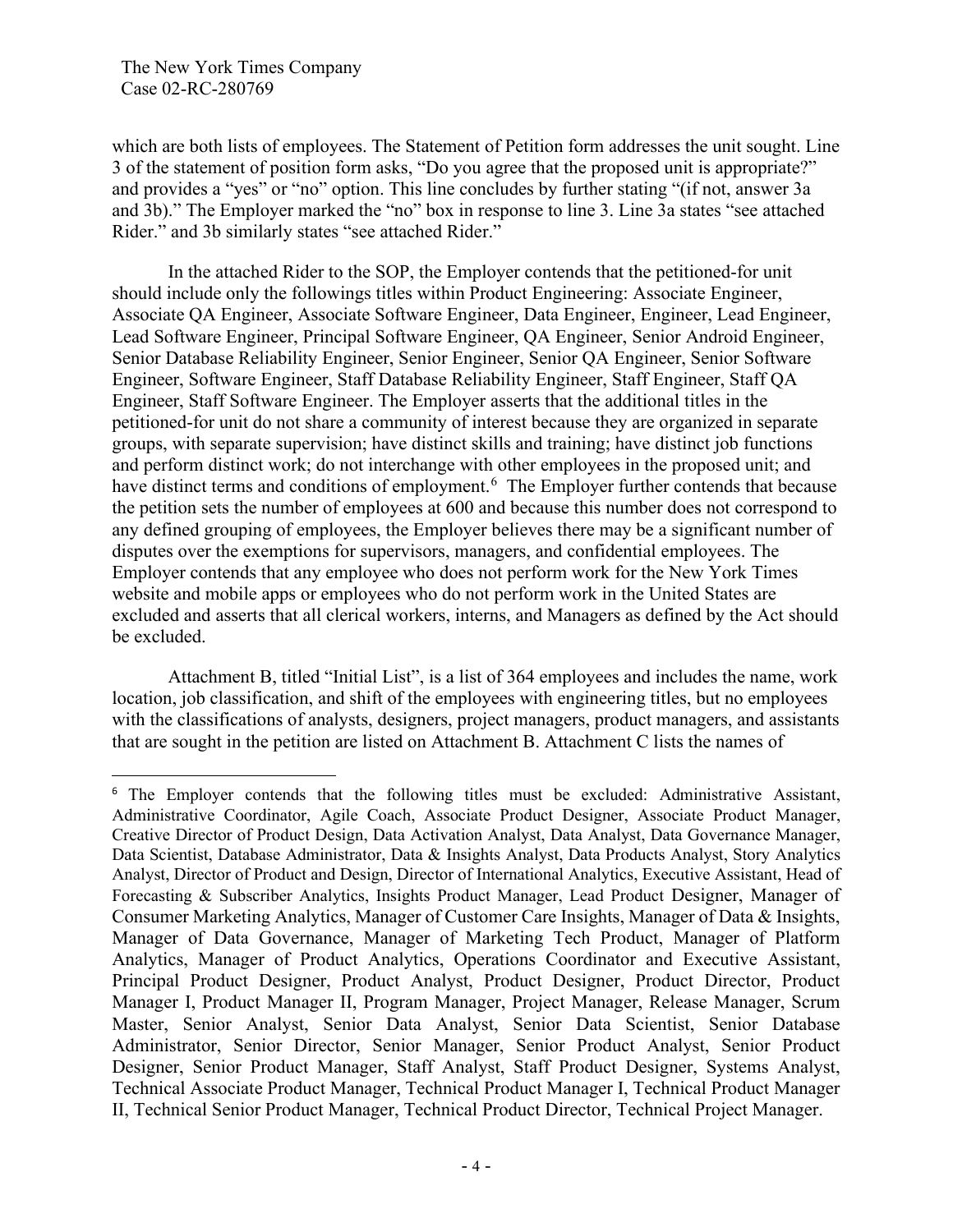individuals the Employer seeks to exclude, and basis for exclusion, but does not list the job classifications, and job locations for the listed employees.

The Employer did not request an extension of the deadline for the statement of position.

On August 17, Petitioner filed a Responsive Statement of Position.

On August 19, I issued an Order rejecting the Employer's amended attachment "C" of August 17, in which the Employer included the work location, shift, and job classification for individuals it seeks to exclude, since the proffer was neither timely nor had the Employer shown good cause to permit the untimely filing.

At hearing on August 23, I directed the hearing officer to rule that the Employer was precluded from contesting the appropriateness of the unit at the pre-election hearing, as it had not filed a timely Statement of Position that met the requirements of Section 102.63(b)(1)(iii),  $(b)(2)(iii)$ , and 102.66(d) of the Board's rules and regulations. However, I exercised my discretion under Section 102.66(b) of the Rules and further directed the hearing officer to receive evidence on the appropriateness of the proposed unit issue, including that all parties might call witnesses, cross-examine witnesses, and present documentary evidence on this issue.<sup>7</sup> I further directed the hearing officer to rule that the Employer was precluded from presenting any evidence, cross-examining any witnesses, and presenting argument regarding managerial/supervisory status of any of the listed employees in Attachment C of the Employer's SOP.

At the hearing, the Employer, for the first time, argued that Product Management employees are Managers as defined by the Act and Project Management Office employees in the agile track do not perform work for The New York Times website and mobile applications.

Notwithstanding the hearing officer's preclusion order, on brief the Employer argues that the petitioned-for unit includes five distinct functions – Product Engineering, Product Management, Product Design, Project Management Office ("PMO") and Data and Insights – that do not share a community of interests with Product Engineers.<sup>8</sup> The Employer also contends that employees in the Product Management function do not share a community of interest with any of

<sup>7</sup> The Board has long held that it has a statutory obligation to determine the appropriate bargaining unit in each case and that "absent a stipulated agreement, presumption, or rule, the Board must be able to find—based on some record evidence—that the proposed unit is an appropriate one for bargaining before directing an election in that unit." *Allen Healthcare Services*, 332 NLRB 1308, (2000); *Williams-Sonoma Direct, Inc*., 365 NLRB No. 13 (2017). Accordingly, the hearing officer took record evidence in order to evaluate the appropriateness of the petitioned-for unit.

<sup>&</sup>lt;sup>8</sup> The Employer argues that the employees in each of these functions have distinct training, skills, and educational backgrounds; that there is no material interchange among employees from one function to another; that employees in each function report to their functional managers, and those managers alone have authority to hire, fire, evaluate, reward, or discipline them.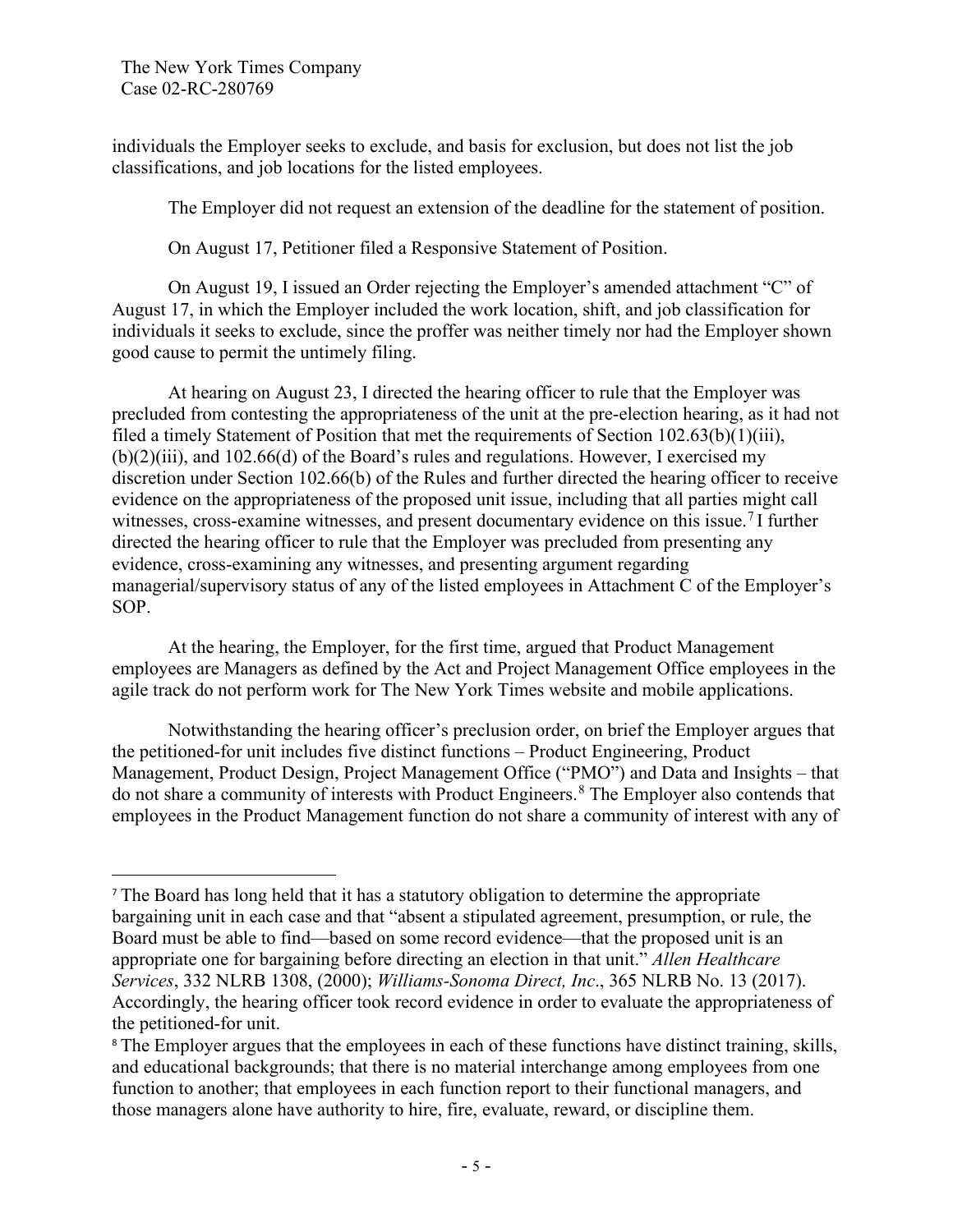the other petitioned-for functions because they are, as a group, supervisory and/or managerial under the Act. Petitioner was granted special to file a reply brief on this issue.

# **B. Board Standard**

Procedurally, the Board conducts a pre-election hearing for the purpose of determining whether a question of representation exists under Section  $9(c)$  of the Act. Section  $9(b)$  requires that a proper petition has been filed concerning a unit "appropriate" for the purposes of collective bargaining. Whether the unit sought is "appropriate" is a substantive question involving both the scope and composition of the bargaining unit sought, an inquiry that begins with examination of the unit sought. *The Boeing Co*., 337 NLRB 152, 153 (2001).

To identify the substantive issues present in a representation case, the Board utilizes a series of pre-election hearing procedures, addressed generally in Section 102.60 of the Board's Rules and Regulations. Section 102.63 addresses how the filing of a petition triggers a hearing, and Section 102.63(b) requires, subsequent to a notice of hearing, an employer to file a statement of position. Section 102.63(b)(1)(i) *Employer's Statement of Position*, addresses the requirements of the Statement of Position in three parts:

A. The employer's Statement of Position shall state whether the employer agrees that the Board has jurisdiction over it and provide the requested information concerning the employer's relation to interstate commerce; state whether the employer agrees that the proposed unit is appropriate, and, if the employer does not so agree, state the basis for its contention that the proposed unit is inappropriate, and state the classifications, locations, or other employee groupings that must be added to or excluded from the proposed unit to make it an appropriate unit; identify any individuals whose eligibility to vote the employer intends to contest at the pre-election hearing and the basis of each such contention; raise any election bar; state the length of the payroll period for employees in the proposed unit and the most recent payroll period ending date; state the employer's position concerning the type, date(s), time(s), and location(s) of the election and the eligibility period; and describe all other issues the employer intends to raise at the hearing

Subsection (B) requires the employer to provide contact information for a representative of the Employer. The final subsection states:

C. The Statement of Position shall include a list of the full names, work locations, shifts, and job classifications of all individuals in the proposed unit as of the payroll period preceding the filing of the petition who remain employed at the time of filing, and if the employer contends that the proposed unit is inappropriate, the employer shall separately list the full names, work locations, shifts, and job classifications of all individuals that the employer contends must be added to the proposed unit to make it an appropriate unit. The employer shall also indicate those individuals, if any, whom it believes must be excluded from the proposed unit to make it an appropriate unit. The list(s) of names shall be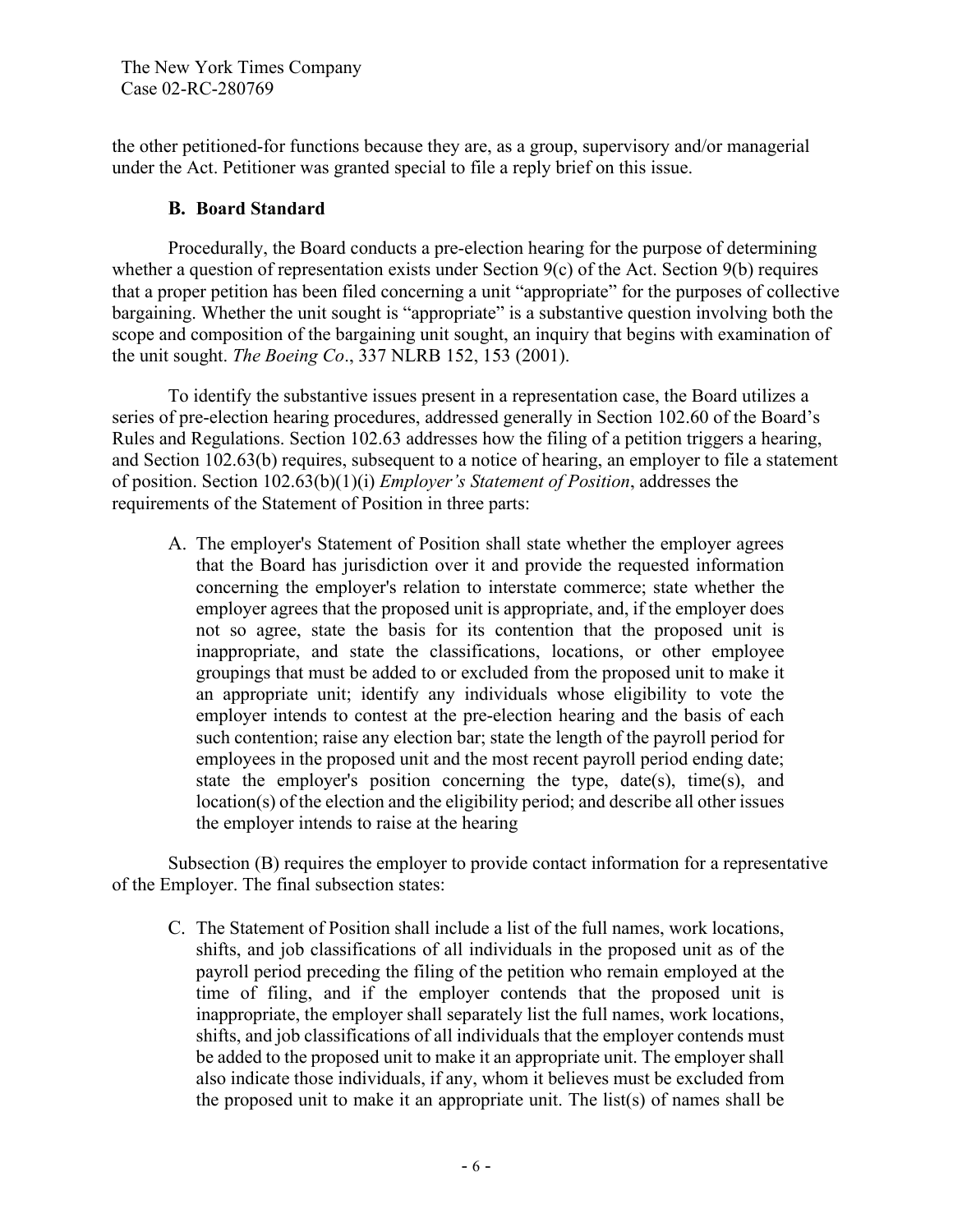alphabetized (overall or by department) and be in an electronic format approved by the General Counsel unless the employer certifies that it does not possess the capacity to produce the list in the required form.

In order to be timely, the employer must file the Statement of Position with the Regional Director and serve on the parties named in the petition by the date and time specified in the Notice of Hearing.

The consequence of failing to comply with Section  $102.63(b)(1)(i)$  is addressed in Section 102.66(d) *Preclusion*. Under that section, a party is precluded from "...raising any issue, presenting any evidence relating to any issue, cross-examining any witness concerning any issue, and presenting argument concerning any issue that the party failed to raise in its timely Statement of Position."). That section continues:

If the employer fails to timely furnish the lists of employees described in  $\S102.63(b)(1)(iii)$ ,  $(b)(2)(iii)$ , or  $(b)(3)(iii)$ , the employer shall be precluded from contesting the appropriateness of the proposed unit at any time and from contesting the eligibility or inclusion of any individuals at the pre-election hearing, including by presenting evidence or argument, or by cross-examination of witnesses.

Section 102.66(d) additionally states that the failure to contest eligibility or inclusion at the pre-election hearing does not preclude a party from challenging the eligibility of the voter at the election.

# **C. Preclusion Determinations**

The record establishes the Employer is precluded from challenging the appropriateness of the petitioned-for unit and the eligibility of voters listed in Attachment C as statutory supervisors or managers. See *Ikea Distrib. Servs., Inc.*, 370 NLRB No. 109, slip op. at 1 (2021) (affirming the Regional Director's decision to preclude the Employer from litigating whether certain employees should be included in the unit in light of its failure to timely serve its statement of position on the union); *Brunswick Bowling Products, LLC*, 364 NLRB No. 96 slip op. at 3 (2016) (overturning Regional Director's decision to accept statement of position that was timely filed, but served 3 hours and 20 minutes late, and allow union to litigate issues raised therein); *Williams-Sonoma Direct, Inc*., supra at fn.1 (adopting Regional Director's decision to reject employer's statement of position and preclude litigation of issues raised therein based solely on the employer's failure to timely serve its statement of position on the petitioner).

Section  $102.63(b)(1)(i)$  is clear that where a party objects to a petitioned-for unit it is not sufficient to simply disagree, but that party must also timely furnish the lists of employees.

On brief, the Employer continues its objection to the decisions to preclude.

Here, the Employer timely filed a Statement of Position form with lists as attachments, but not the lists of employees described in Sections  $102.63(b)(1)(iii)$ ,  $(b)(2)(iii)$ , or  $(b)(3)(iii)$  of the Rules and Regulations. The Employer did not do this in a timely manner, and accordingly preclusion attaches to the Employer's arguments objecting to the unit sought.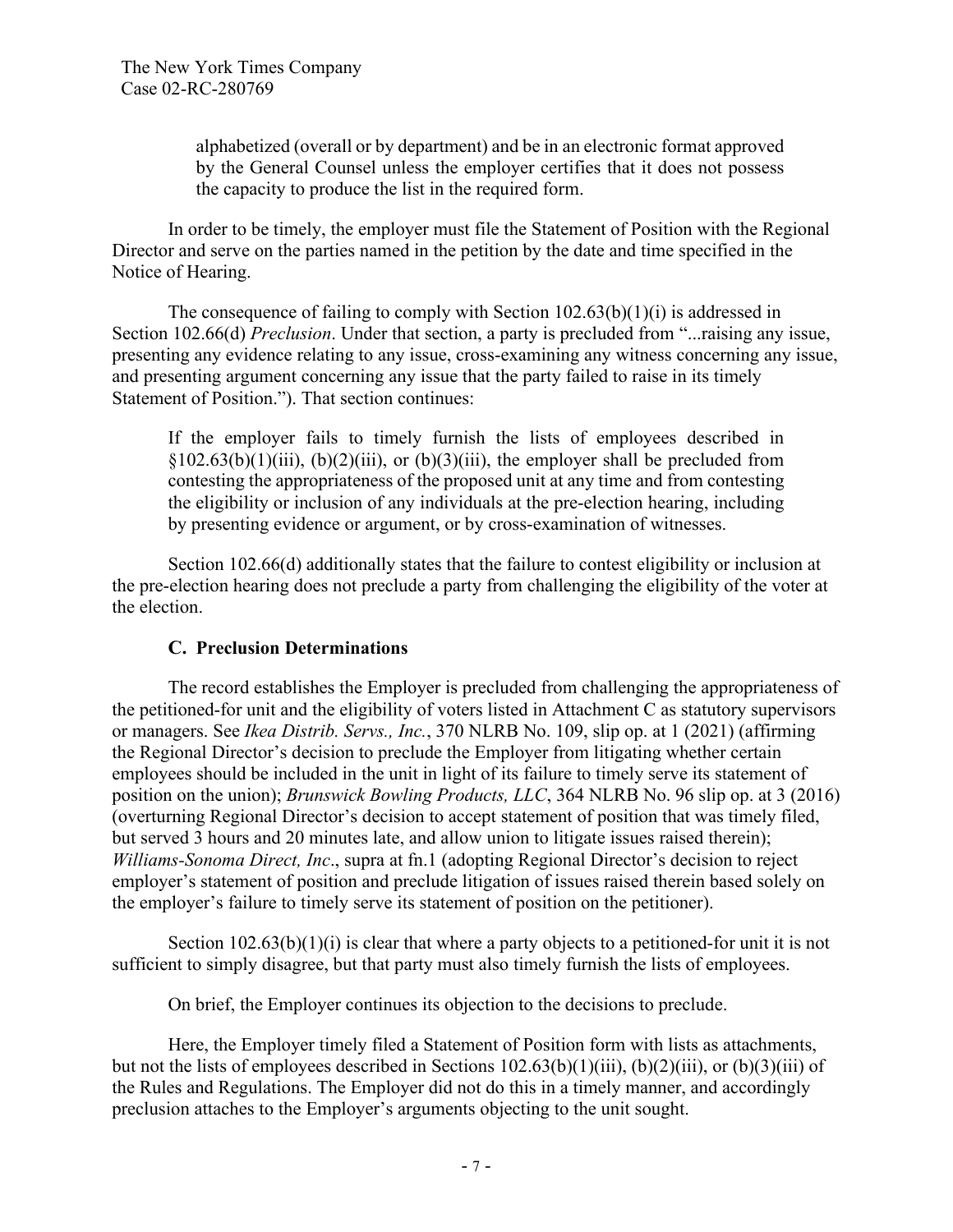The Employer is also precluded from challenging the eligibility of voters listed in Attachment C as statutory supervisors or managers because that list did not include work locations, shifts, and job classifications. The Rider to the SOP and Attachment C do not show which of the proposed excluded employees possessed the proposed excluded job classification titles. Additionally, Attachment C cannot be cross-referenced with a full list containing job classifications and locations for the listed employees due to the Employer's failure to provide the full list of all individuals in the proposed unit.

Having found the Employer precluded from objecting to the scope of the petitioned-for unit and the eligibility of voters listed in Attachment C as statutory supervisors or managers, I then move to consideration of this central question in a representation case: whether the petitioned-for unit is an appropriate unit.

# **II. FACTS**

### (i) *The Employer's Operations*

The Employer publishes and distributes digital and print products, including the New York Times newspaper and other publications. The Employer's websites and mobile applications, which consist of various software used by users externally and/or employees internally, are built and maintained by a cross functional grouping of the Employer's employees designated internally as XFun. XFun has five program Missions responsible for a business outcome and two platform missions. The program Missions are Growth, Engagement, Delivery Engineering, Brand, Standalone, and Digital Advertising. The platform missions are Core Platforms and Data Platforms. Each Mission is staffed with multiple teams. Some Missions have so many Teams that they are first organized into Groups. A Group is a set of Teams that are working on related topics or a larger theme. For example, the Engagement Mission has three Groups that are composed of multiple Teams. Teams are the smallest unit of XFun and where all of the petitioned-for unit employees perform their work. There are over eighty teams in XFun. The Teams are cross-functional and employees on the teams perform at least one of five Functions (classifications): Product Engineering, Product Management, Product Design, Data and Insights (DIG), and Project Management Office (PMO). Members of the Team work together collaboratively across the functions to complete Mission directed assigned tasks.

XFun uses the Agile Software Development Process. The Agile Process is a set of project practices based on the idea that there should be relatively short iterations and planning cycles and release cycles. The Agile Process consists of three phases: discovery, design, and execution. The Agile Process allows every Team member, regardless of function, to work together on the same objectives at the same time. Meetings, or "ceremonies", are part of process. All ceremonies are collaborative. XFun utilizes core Team scrum ceremonies: Sprint Planning, Retrospective, Backlog Grooming, and Daily Stand-Up.

All Team members utilize Slack and Jira and the entire Google suite. Teams rely on slack and google suite to work and communicate with each member. Each Team and Mission has a dedicated Slack channel, as does XFun as a whole. The Teams utilize Google calendar for out of office, to keep all Team members apprised of an individual Team member's absence so as not to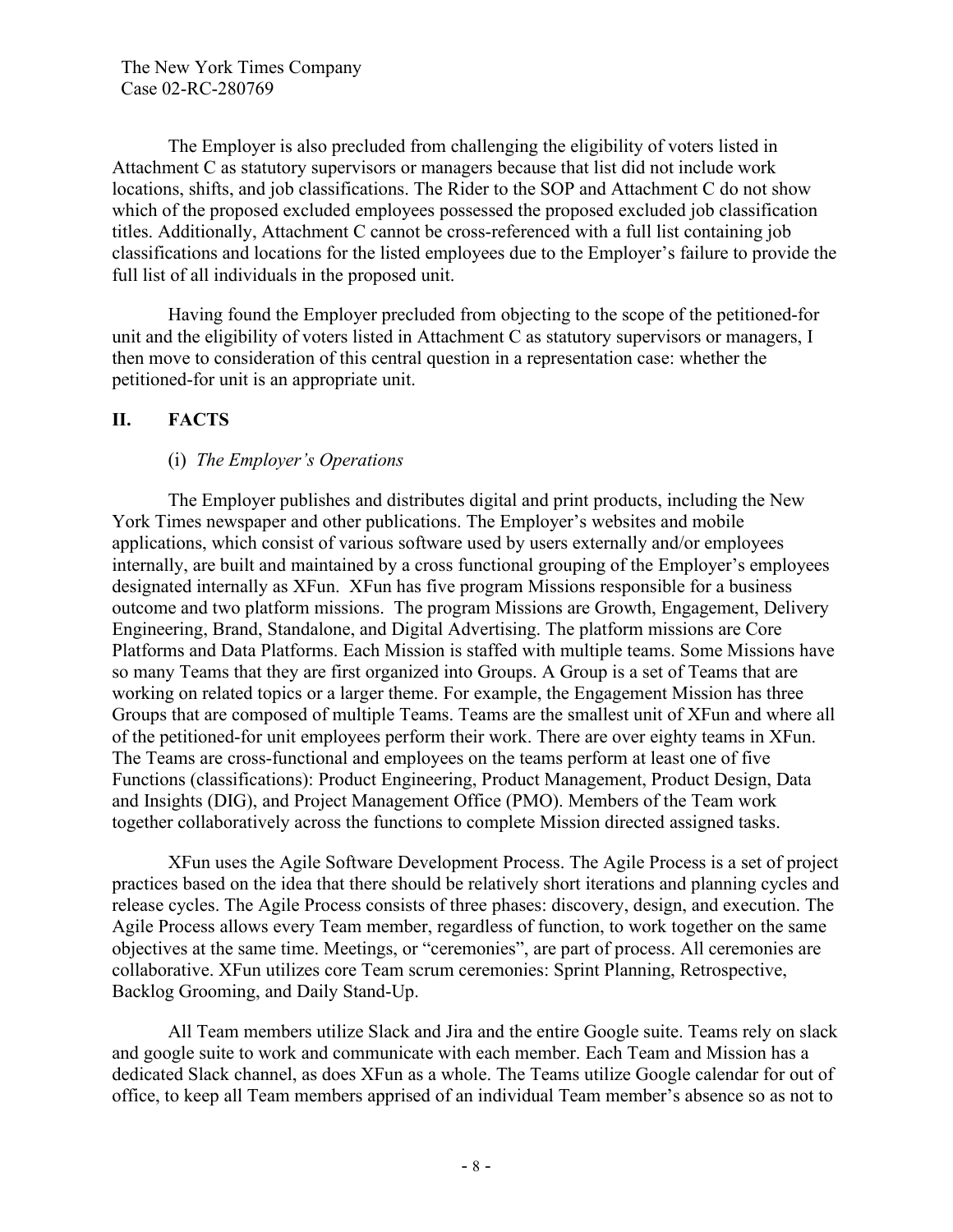hinder collaboration or progress. Coda is another workplace productivity tool that functions on Teams. It is used to visualize roadmaps and the KPIs that are within the roadmaps.

The Employer utilizes flex-seating in its office which means there are no assigned desks for the employees. However, Teams are designated an area of desks, a "neighborhood." Employees are assigned locations - Manhattan, or Long Island City - and which floors to work from based on their Mission and Team assignments. Employees are notified of their neighborhood through marker circles on floor plans. Teams sit together in those generally assigned locations. Since the pandemic, all employees have worked from home.

### (ii) *XFun* Leadership Team and supervision

XFun is jointly led by Chief Product Officer Alex Hardiman and Chief Growth Officer Hannah Yang. The XFun Leadership Team consists of about fourteen senior leaders, including all the Mission and Function leads. The Leadership Team establishes enterprise goals, allocate resources across missions, solve issues that cannot be solved at a lower level (Mission or Team), and are the final authority when missions disagree with each other. Mission leadership interpret the XFun Leadership's enterprise goals into achievable accomplishments, set objectives and key results (OKRs, key progress indicators (KPIs), and direct work. Teams are led by Team leads; they are classified as Individual Contributors and are not people managers- they do not have direct reports. The Team leads are cross-functional, usually each Team lead represents a function. Functional employees are supervised by a direct manager, who is the same function as themselves. Employee and direct supervisor meet in one-on-ones, sometimes as infrequently as every two weeks, but usually once a week. At these meetings, the employee gives updates on their daily work within the Team. Direction is also given to employees by Group and Mission cross functional leads. Team leads meet with their Mission cross-functional leadership team in bi-weekly Leadership meetings and there are monthly and quarterly all hands meetings for the Missions where work progress, results, and lessons learned are discussed. Petitioner Witness senior product designer Bon Champion testified that at the non-mandatory bi-weekly Forge meetings, Mission leads provide feedback to individual Team members regardless of function. The testimony of feedback, guidance, and even assignment is echoed throughout the record. Additionally, Mission leadership is responsible for resource allocation, which typically refers to the number of Team members.

#### *(iii) Functions*

Within the XFun Department, the petitioned-for unit employees, as members of Missions. Teams, and functions, perform work as one of the following: engineer, analyst, designer, project/program manager, and product manager. Each employee regardless of function sets individual goals with their functional manager. The employees share these personal goals with their cross-functional teammates to ensure everyone's personal goals align within the Team, but also align with the larger Team and Mission goals. Personal goals need to align with the larger Team and Mission goals because a majority of an employee's work is dedicated not to their functional work but rather the cross-functional teamwork. XFun Leadership directed that an employee's work time should be 70-80% cross-functional teamwork and 20-30% function specific work.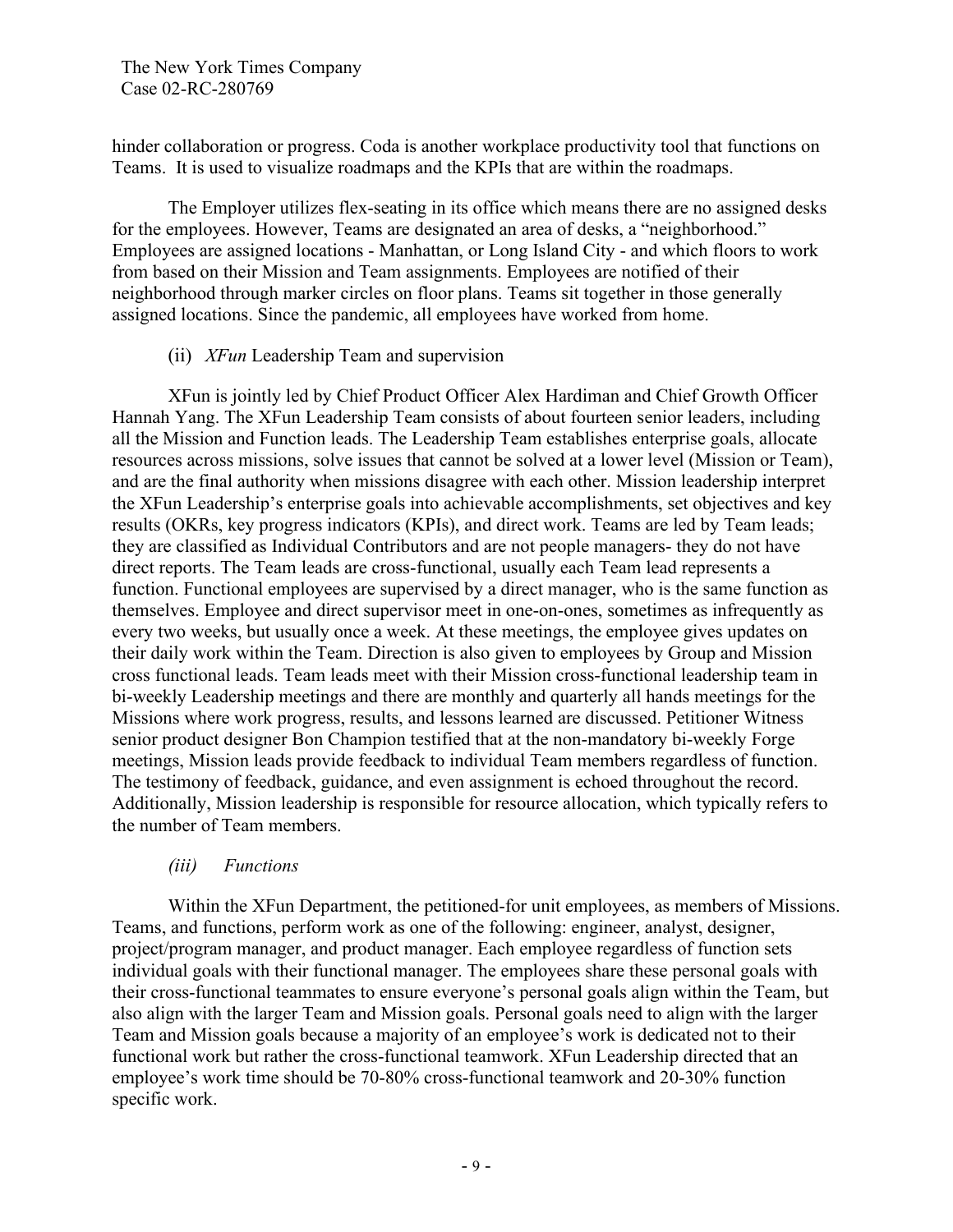### *(iv) Teams*

Teams are formed when a Mission's cross-functional leadership identifies a problem or issue or gap in the Mission's purview. Leadership then allocates resources to form the Team by moving head count to allow for hiring of the Team. In simple terms, Mission leadership identifies an issue, then requests from its function managers either personnel or allocations of their budgets to hire new function employees. Once formed and staffed, the Team begins the Agile Process with the discovery phase. The Team will work out various options to solve the assigned problem. The options are formatted as roadmaps, a loose schedule or plan of work that explains how the Team will address the assigned problem and keep their work aligned with the Mission and Department's overall goals and objectives. The roadmaps are reviewed at the Group level, if applicable, or the Mission level. The crossfunctional leadership team of the Group or Mission give feedback to the roadmaps. Then, the Mission leadership team will select the optimal solution for the Team to produce. The Teams are cross functional because no one person or function has the skills to deliver a feature or product, for the Employer's website and mobile apps that would solve the issue that Mission leadership has identified. The Team OKRs allow its members to keep in mind what the actual objectives are for everything they build and produce. As long as the Team's decision making remains aligned with Mission leadership, they are given free rein to make their own decisions internally.

Petitioner Witness Senior Manager of the newsroom and product analytics Kathy Zhang described her Team's experience in creating Stela Home, an internal tool used by stakeholders to see engagement and story performance on the website. Zhang testified that in building Stela Home, she and her Team researched and internally decided to pursue the project in this manner.

Teams utilize a "cadence" for a distinct work schedule. A sprint is a type of cadence, cycle model is another. Sprints and cycles are ways of pacing out the work of a large project into manageable and measurable chunks. The cycle model is an eight-week cadence with work being mapped out for six weeks with a two week cool down. Sprints are usually intervals of two weeks, with some variance.

During sprint planning meetings, the Teams "goal what happens" which is jargon for predicting the amount of work to be accomplished in the upcoming sprint. The Team uses a point system and assigns engineering tasks points and then assess how many points they can accomplish in the given sprint. The Project Manager calculates the number of points to be undertaken in the sprint. Various factors impact the point totals including Team member vacations. For other functional work, the PMO, product manager, and functional employee discuss the work and come to an agreement for what they would accomplish in the sprint.

During the sprint planning meeting, Jira software is the primary tool used by the Teams. The PMO is often, but not always, the one that sets up the mechanism for organizing the sprint in Jira. Jira is a task tracking software; it keeps track of a Team's assigned work in the form of tickets. All tickets related under the same project are grouped in what is called an epic. All Team members create tickets whenever their work needs input or assistance from another function.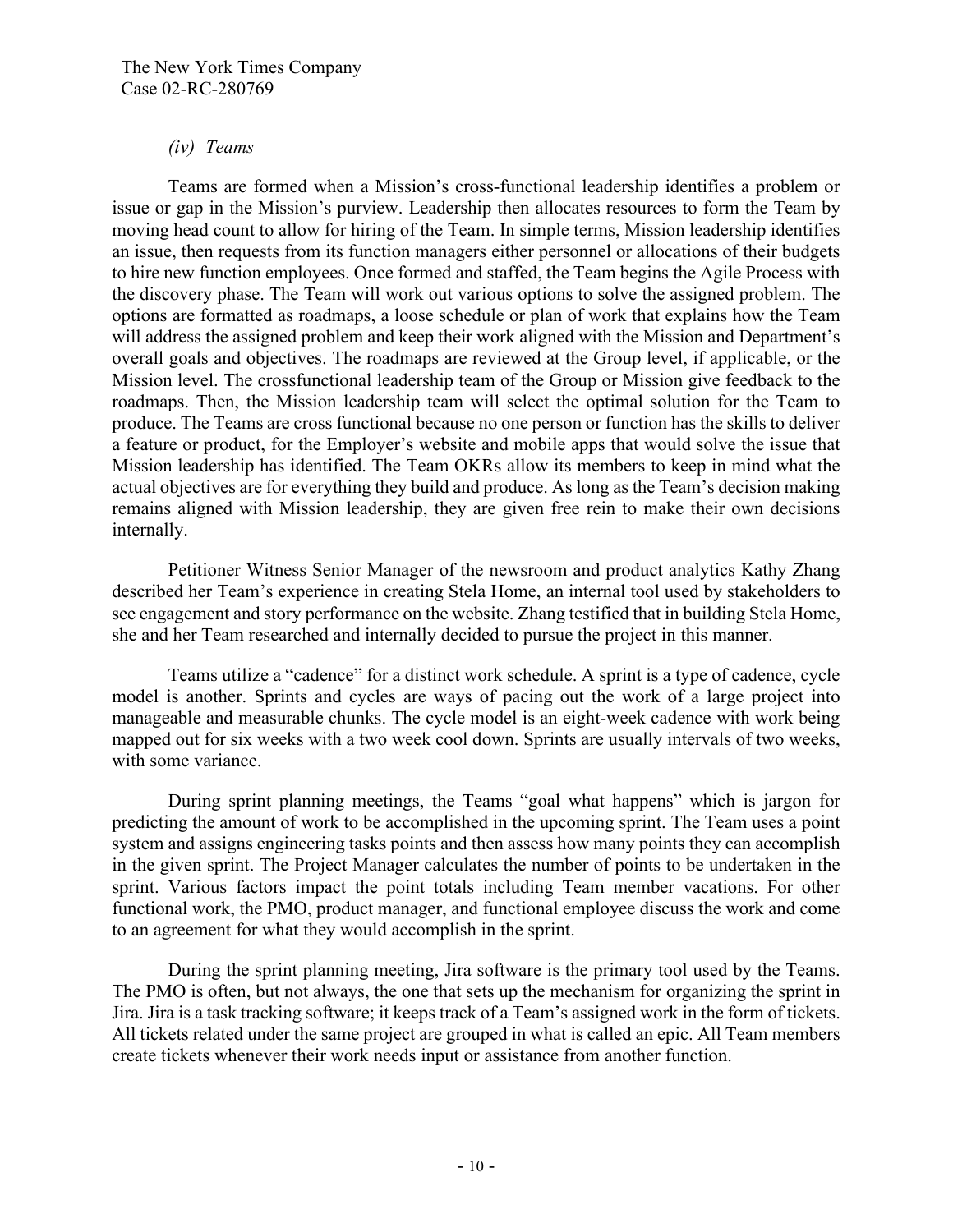Another type of core Team ceremony within the Agile Software Process is the Daily standup. Daily standups are daily Team meetings where each member discusses what they accomplished the previous day, what they plan to accomplish that day, and discuss any potential or active "blockers" (any issue that is getting in the way of efficiently completing a task.) Blockers are brought up at daily standups to crowd source the Team for suggestions and know how on how to eliminate the blocker. Additionally, while most work is mapped out in sprint planning meetings, if there are new assignments to be completed, they would be self-assigned or discussed to assess the Team needs in order to prioritize the work.

Another ceremony is the Retrospective meeting ("Retros"). Retros are all-hands team meetings that allow the Teams to assess the past work whether it be an entire project or just the last sprint and come to a consensus on things you want to do different. These Retros are collaborative in nature and allow the members to voice their opinions. Petitioner witness Champion testified that his Team would post comments digitally that would then be voted on to see which comment the Team would address. Petitioner witness Senior Software Engineer Goran Svorcan-Merola testified that the Games Team decided at a Retro meeting that two-week sprints were too difficult to plan out, and so they adjusted their schedule to one-week sprints.

Back log grooming is another ceremony held by the entire Team. Back log grooming is a meeting where the Team evaluates and discusses created but unassigned tasks. The Team identifies priorities among the tasks and ensures that they are clear and understandable.

# *(v) Project/Program Managers*

The PMO office is broken into two main categories, project managers and program managers. The difference primarily lies in the complexity of the work to be accomplished. Project managers will most often be responsible for smaller initiatives and an individual team. Program managers will handle complex initiatives that often span multiple Teams. The job generally entails making sure that the Teams have all of the information that they need to do their jobs efficiently and that there are no roadblocks to their success. The PMOs are responsible for conducting the meetings that are at the core of the Agile Software Development Process. Generally, they ensure that the rest of Team's process runs smoothly, and the Team is aware of the project's pacing and upcoming tasks. Additionally, Program Managers keep stakeholders informed of the project's timeline and request assistance from them if necessary.

# *(vi) Product Managers*

Product managers prioritize the work for a Team. They ensure that the Team's products have a clear definition and are in line with and further the Mission and XFun Department goals. Product managers accomplish these tasks by relying on the cross-functional Group leads and Mission leads to inform them of the XFun Department's larger goals. Additionally, Product managers do extensive research among the engineering employees and analyst employees to inform the Team's work. They also write product briefs which are written statements describing what a new or planned product is expected to do and its business need.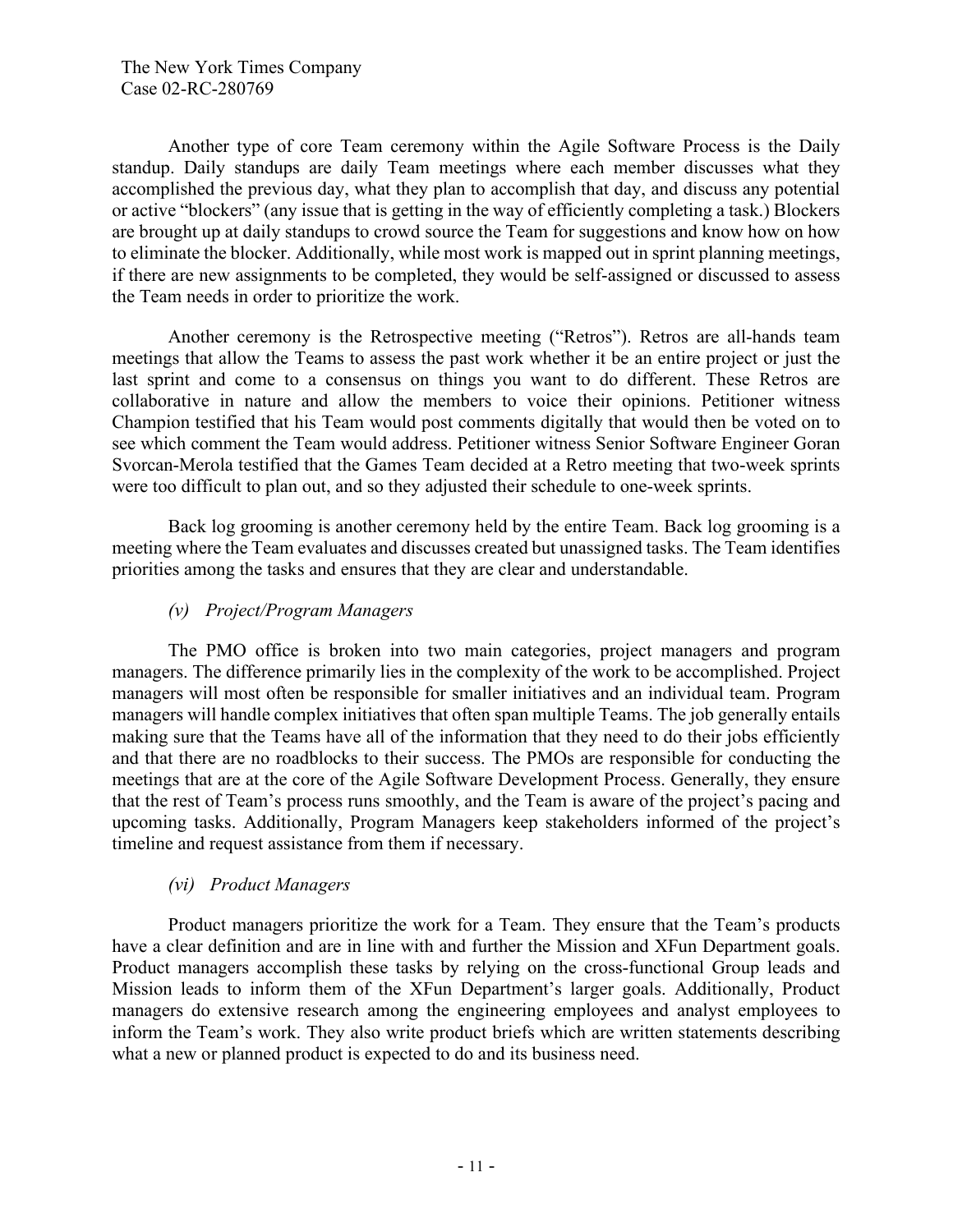### *(vii) Data Analysts*

Data and analytics is the management of data and the analysis of data to drive business processes and improve business outcomes through more effective decision making and enhanced customer experiences. Data analysts often provide their interpreted models to Product Managers. Product Managers will pose questions about how customers use the website and/or mobile apps or the prospective uses of products. The Analyst will interpret the question into an analytical or statistical set of questions and then deliver a set of analyses (which includes cleaning, transforming, aggregating, and analyzing data) with interpretation and conclusion to the Product Manager. Primarily, analysts utilize SQL<sup>9</sup> for working with data. However, many use other computer programming languages such as R, a statistical programming language, and Python, a generalized language for statistical and mathematical programming. Analysts work with engineers to help actualize their data collection and report their findings to their "consumers" e.g., stakeholders, the newsroom, and Product Managers.

### *(viii) Designers*

Designers within XFun create holistic user experiences that visually match the aesthetic of the Employer, make sense intuitively, and are comprehensible to all of the Employer's users. User experience, commonly referred to as UX, is essentially the visual design and interaction design of a digital experience. It is how a user sees, interacts with, and moves through the New York Times' website and mobile apps' products.

Designers interact with all other functions as they, along with the Product Managers, envision the product the Team is building. They design and create the blueprint for the engineers to code, use data from analysts to inform their designs, respond, and work on the PMO's timeline. Additionally, they evaluate the work of their Teams in a process called visual quality assurance. Visual Quality Assurance are due diligence checks to make sure that the engineer created features match the original designs that were created by the designer. Tr. 900.

# *(ix) Engineers*

If designers are the architects of a Team's product, then the engineers are the builders. Engineers take the idea of the designer and bring it to life through writing code. They inform their Teams of what is possible in design and function, whether it be UX, data collection, or timelines. The code the engineers write powers the web site and mobile app, so that when either are open, they function. For the mobile apps, engineers specialize in writing code for either Apple iOS or Android platforms. Due to the nature of the systems, the work is not interchangeable. Though the work of engineers is technical in nature and requires skill, neither a computer science degree nor attendance of a coding bootcamp is a requirement for the position.

<sup>&</sup>lt;sup>9</sup> SQL stands for structured query language. It is a necessary programming language to query databases and produce aggregated data to answer questions or to deliver data.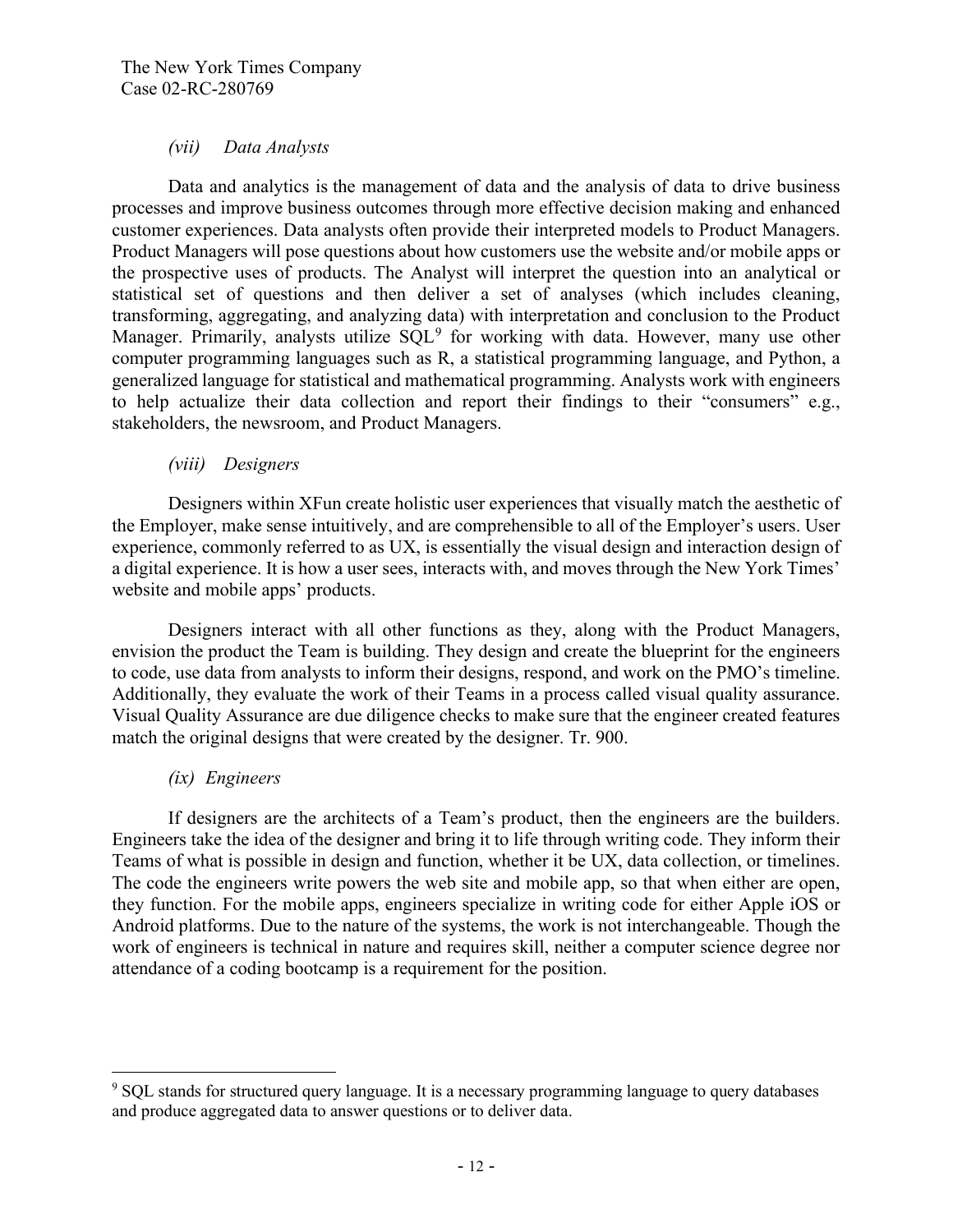### *(x) Performance Evaluations and Promotions*

Performance evaluations are accomplished through a 360-feedback performance review. The direct manager solicits feedback from cross functional Team members and stake holders or anyone with whom the evaluated employee closely works on a consistent basis. Evaluated employees can also nominate individuals to provide feedback. Cross Functional Group and Mission leadership also provide input and feedback to the direct manager for the evaluations. The individual goals employees set with their direct manager do not factor into the evaluations. The direct manager reviews the employee's goals with respect to the Team. Employees annual bonuses are impacted by both their individual performance evaluations as well as the overall performance of the Employer.

Promotions cycles are determined by the XFun Leadership team and are synchronized among all functions. Management solicits Team members' written testimonials on the qualifications of the candidate being considered for a promotion.

### *(xi)Hiring*

All job postings are posted through Workday on Nytco.com. Tr. 331. All internal candidates, regardless of function, use an internal version of Workday. Tr. 338. Job postings are created by the recruitment team with input from the hiring manager. Tr. 331-32. The Employer's recruitment team is positioned within the Human Resource's Department. Tr. 300. And the hiring manager sits within the function that is hiring. Tr. 312.

While a college degree is not required for any functional position, technical knowledge is. Regardless of the open position's function, technical knowledge is required given the daily interplay between functions. Furthermore, engineers must pass a coding test, analysts must pass an SQL assessment, and designers must provide a portfolio.

Hiring panels are cross functional. The hiring manager is usually the same function as the candidate, but other functions play a role in assessing the candidate's skills. Sometimes the assessment is for a candidate's communication or interpersonal skills, and sometimes the assessment deal with how the candidate understands another function's work. The cross functional panel members debrief and report their assessment back to the hiring managers. The panel's recommendations are taken and considered by the hiring manager.

Hiring managers have the final word on hiring, but not on compensation. Compensation is determined by the Human Resources' recruiting team, which sets the salary bands for all XFun Department hirees. The Employer distributes the same orientation packet to all new XFun employees.

### *(xii) Benefits*

The Employer and Petitioner joint stipulated to the benefits the Employer offers all petitioned-for unit employees. The Employer maintains a centralized Human Resources Department for all employees. All proposed unit employees can access their employment benefit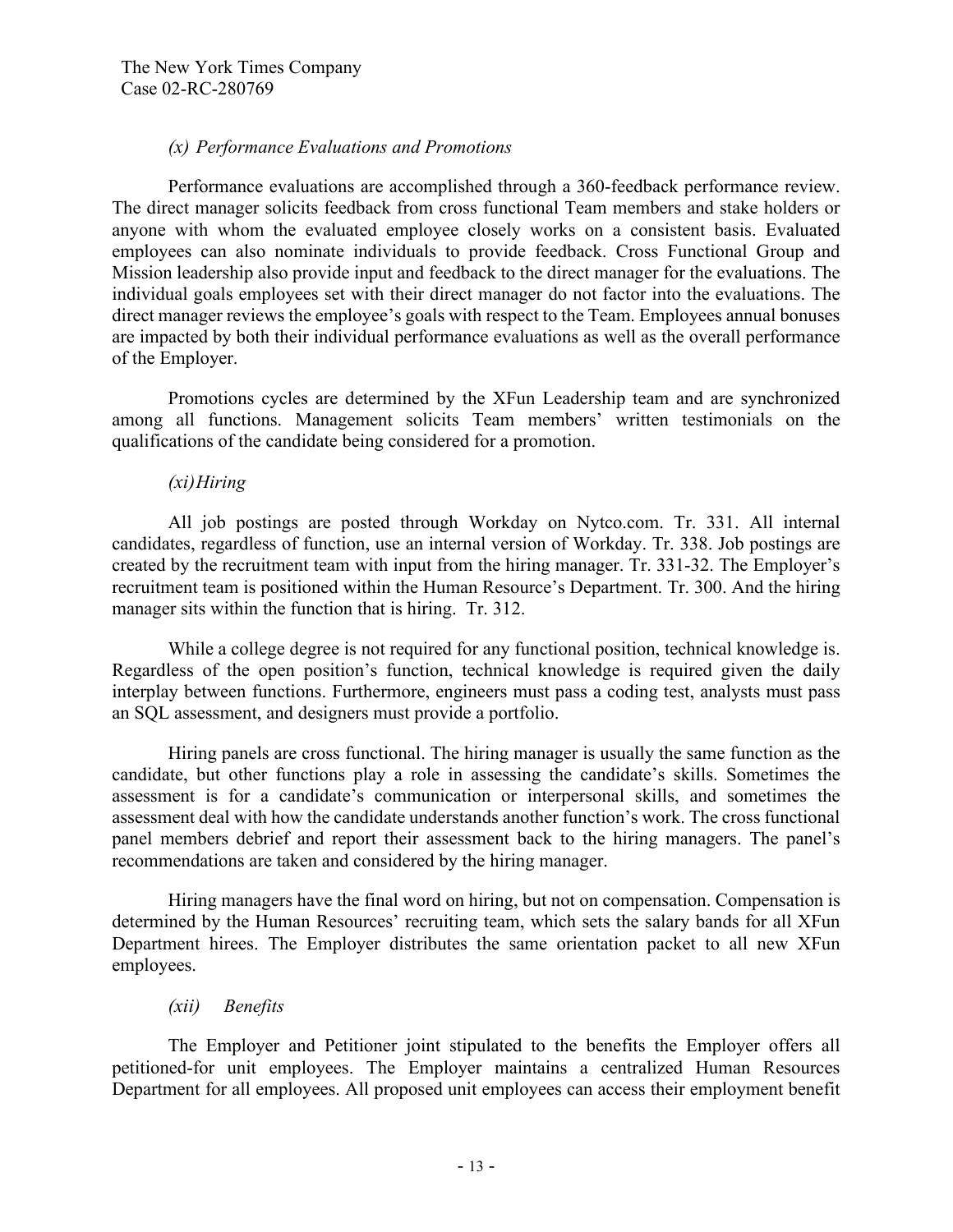information though a central website. The Employer offers the same comprehensive medical, dental, vision, and prescription coverage options and the same access to flexible spending account to all employees in the proposed bargaining unit. The proposed unit employees receive the same access to Gympass and commuter benefits. The Employer offers all employees in the proposed bargaining unit access on the same auto, home, and pet insurance.

The Employer offers the same reproductive assistance and adoption benefits to all employees in the proposed bargaining unit. As well as the same parental leave, short-term disability, and employee assistance program. The Employer also offers all proposed unit employees the same childcare benefits such as Back Up Care Advantage, Bright Horizons College Coach, and Dependent Care Flexible Spending Accounts.

The Employer maintains an incentive program which awards restricted stock units. Employees of all functions who fall within bands one through three are eligible for restricted stock units. Engineering employees who are in bands four and five also receive restricted stock units. Additionally, all employees are eligible to participate in the Employer's Annual incentive Plan.

### **II. ANALYSIS**

### **A. SCOPE OF UNIT**

The Board in *The Boeing Co.*, 368 NLRB No. 67 (2019), established a three-step method for analyzing the appropriateness of a proposed bargaining unit. Step one requires considering "whether the petitioned-for unit has an internal community of interest using the traditional criteria." *Boeing*, 368 NLRB, slip op. at 3. As identified in *Boeing*, those criteria are:

> whether the employees are organized into a separate department; have distinct skills and training; have distinct job functions and perform distinct work, including inquiry into the amount and type of job overlap between classifications; are functionally integrated with the Employer's other employees; have frequent contact with other employees; interchange with other employees; have distinct terms and conditions of employment; and are separately supervised.

Id. at 2 (internal quotation marks and citations omitted).

Step two requires considering "whether excluded employees have meaningfully distinct interests in the context of collective bargaining that outweigh similarities with unit members." As in step one, step two's considerations are based on traditional community-of-interest criteria. Id. at 5-6 (Board performing step two analysis by considering criteria of functional integration, separate department, supervision, job functions, terms and conditions of employment, skills and training, and interchange). If the conclusion is drawn from the second step of the analysis that "those distinct interests do not outweigh the similarities, then the unit is inappropriate." Id. at 4 (internal quotation marks and citations omitted).

Finally, step three requires "consideration of guidelines that the Board has established for specific industries with regard to appropriate unit configurations." Id.

Here, the Employer asserts that the petitioned-for unit should be limited to the followings titles within Product Engineering: Associate Engineer, Associate QA Engineer, Associate Software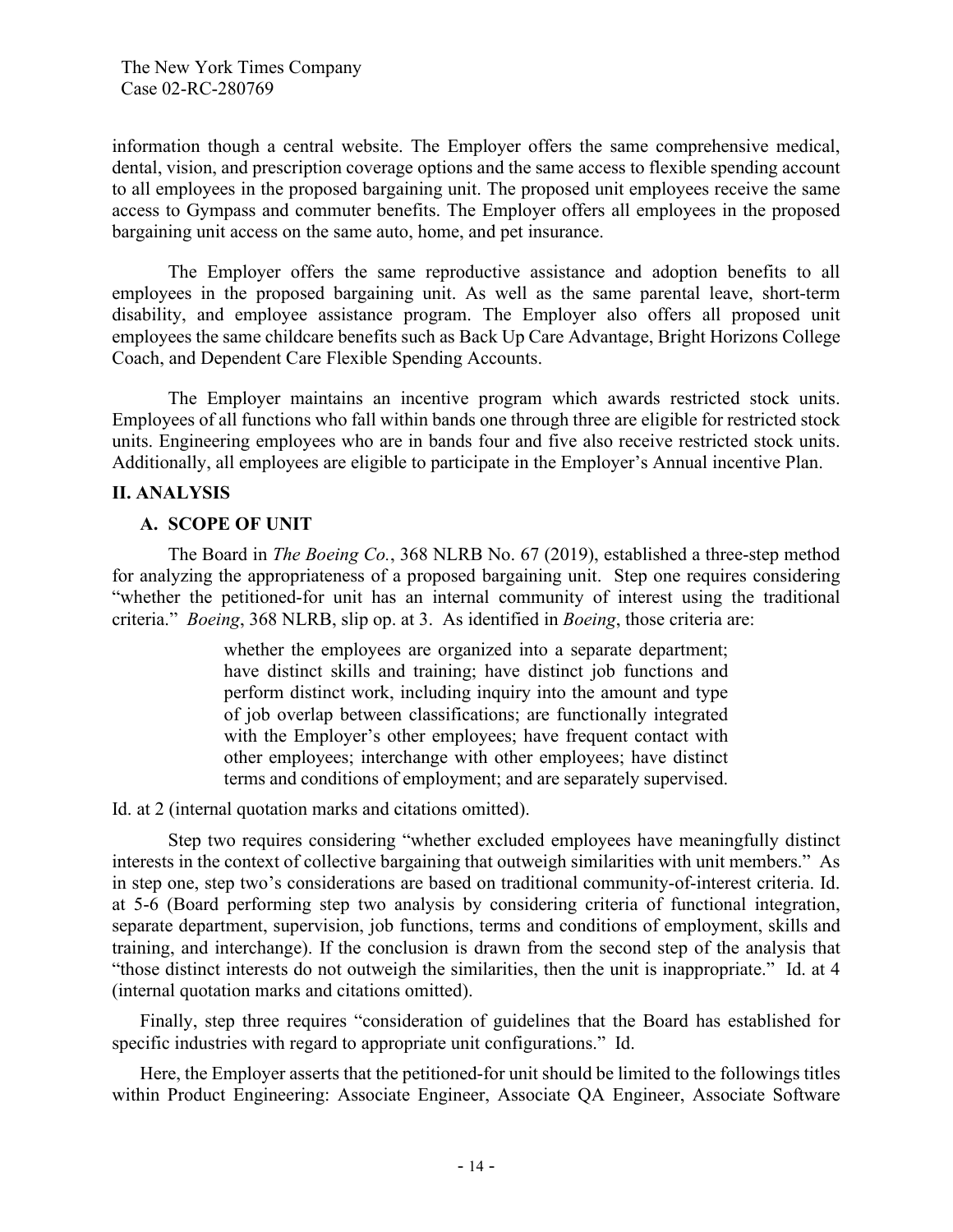Engineer, Data Engineer, Engineer, Lead Engineer, Lead Software Engineer, Principal Software Engineer, QA Engineer, Senior Android Engineer, Senior Database Reliability Engineer, Senior Engineer, Senior QA Engineer, Senior Software Engineer, Software Engineer, Staff Database Reliability Engineer, Staff Engineer, Staff QA Engineer, Staff Software Engineer, and should *exclude* the additional titles because they do not share a community of interest.

However, in determining the appropriateness of a petitioned-for unit where no party asserts that the smallest appropriate unit must include employees excluded from the petitioned-for unit, the Board applies only steps one and three of *Boeing*--the requirement that any appropriate unit have an internal community of interest and that consideration must be given to the Board's decisions on appropriate units in the particular industry involved. *Macys West Stores, Inc*., 32-RC-246415, fn. 1 (unpublished May 27, 2020). The three-step *Boeing* analysis applies only when a non-petitioning party asserts that the petitioned-for unit is inappropriate unless the unit *includes*  certain additional employee classifications that have been excluded from the proposed unit. *Boeing* step two does not apply where, as here, a party contends that the petitioned-for unit, which seeks all engineers, analysts, designers, program/project managers, and product managers, who work for the Employer's website and mobile applications within the cross-functional XFun Department, is inappropriate unless it *excludes* certain petitioned-for classifications. *Los Angeles Daily News Publishing Company*, Case 21-RC-273230 (Unpublished Board Order December 22, 2021). That a party, as here, is precluded from litigating whether the petitioned-for unit is appropriate does not divest a regional director of the responsibility to determine the appropriateness of the proposed unit. Compare *Ikea Distribution Services, Inc*., 370 NLRB No. 109 (2021) (Unlike the instant case, in *Ikea* the Employer asserted that the petitioned-for unit must include additional employees that had been excluded.)

For the reasons noted below, I find that the petitioned-for employees share an internal community of interest and therefore the proposed unit is an appropriate one.

### *(i) Departmental Organization*

The record evidence shows, and it is undisputed that all the petitioned-for unit employees work within XFun. The entire petitioned-for unit is controlled by the cross functional XFun Leadership Team who make decisions that affect the individual employees. Employees of various functions are assigned to Missions, Groups if applicable, then subsequently to Teams. The XFun Leadership team leads the department through established goals that trickle down through the Missions to the Teams. Petitioner witness Zhang described the goals as Matryoshka dolls, an apt analogy: the Department's, Missions', and Teams' goals are all similar, just reduced in scale. The XFun established goals enable the Missions to create objectives which informs the Teams what their results should be. The cross-functional employees on the Teams work towards the same objectives and work collaboratively to achieve the assigned goals. Accordingly, I find that this factor weighs heavily in favor of finding that the petitioned-for unit shares a community of interest.

### *(ii) Skills, Training, Job Functions and Type of Work*

At its fundamental level, the work of the petitioned-for employees requires a technical understanding of software development. No function requires a college degree or special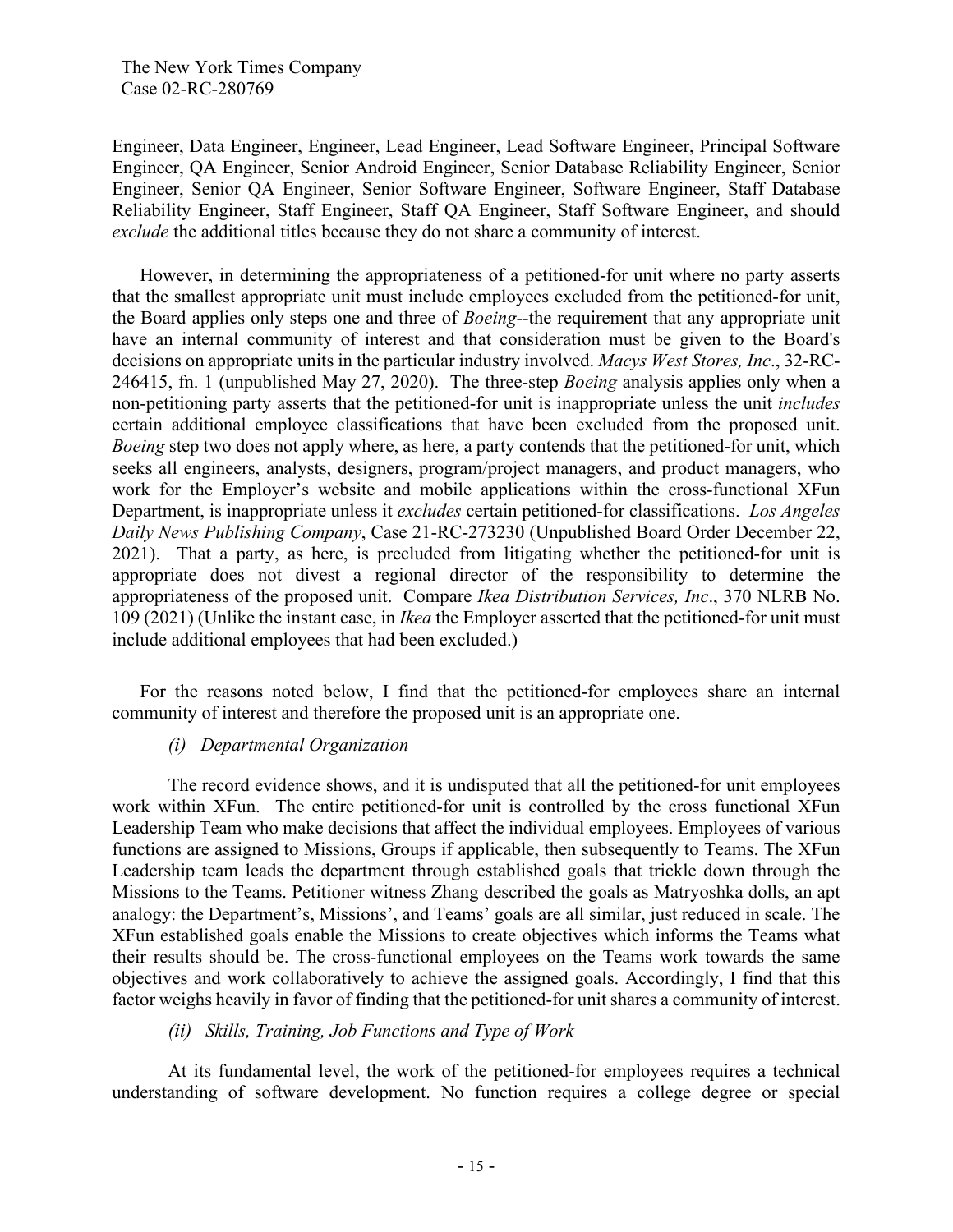certification to be hired, yet each function's hiring process is specialized. The record evidence shows that the petitioned-for employees use common work tools, and the same communications platforms, which are all supported centrally by the Employer. The employees utilize the same basic tools such as Employer provided computers, and employer provided applications: Slack, Jira, Google Suite. However, each function performs and in specific skilled tasks. While some employees may be able to perform some of another function's tasks, it is an outlier rather than the norm. Additionally, each function utilizes other applications that are not uniformly used among other functions. For example, engineers use various coding software - e.g., Python, JavaScript, Sequel, et al - that a Project Manager would not utilize and while a majority of functions access and comment in Figma, only designers utilize the software to its fullest potential.

The work of engineers is not interchangeable due to the nature of the competing Apple and Android systems. Notably, while the Employer is seeking a unit of only engineers, it is not seeking to further divide the unit based on the specialization of the engineers, even though their work is as interchangeable as a project manager and a designer.

Based on the foregoing, I find that the petitioned-for employees' skills, training and similar or overlapping job functions support finding a community of interest among the proposed unit classifications. Although the engineering employees have different "primary" functions, and due to developing for both Apple IOS and Android platforms the engineers utilize additional software code so that their specialized work is not interchangeable. However, their work is also technical in nature, and no specialized computer science degree or coding certificate is required for the position. The engineers are part of the team and they are the product builders who take the ideas of the team designers and bring those product ideas to life through writing specialized code. The engineers inform their Teams of what is possible in design and function. All the employees who work for the Employer's website and mobile applications within the cross-functional XFun Department are required to have good technical and computer skills.

# *(iii) Functional Integration*

XFun is functionally integrated in achieving its primary objectives and essential work for the New York Times website and mobile apps. No one person has the skills to deliver a feature or product for the website or mobile apps. Therefore, it is necessary for the various functions to work together to deliver a working feature or product. Teams can only produce the Mission required results with near constant interaction, feedback, and collaboration among the different functions. At various stages of the Agile Software Development process each function aids the other functions in their work. Engineers give feedback to designers on what designs are feasible. Designers spot-check engineers' work to ensure the coding meets the design specifications. Product managers and designers collaborate to decide what the specific experience should look like for the end user. Data analysts work with product managers to come up with measures of success for a given project. And project managers ensure that the entire Team keeps on schedule and seeks outside assistance if necessary. Since each Team is responsible for accomplishing specific tasks that further the goals of the umbrella mission, without the integration, the Mission and subsequently XFun would fail. As such, since functional integration is a necessary part of petitioned-for unit employees work, I find this factor weighs heavily in favor of finding a community of interest.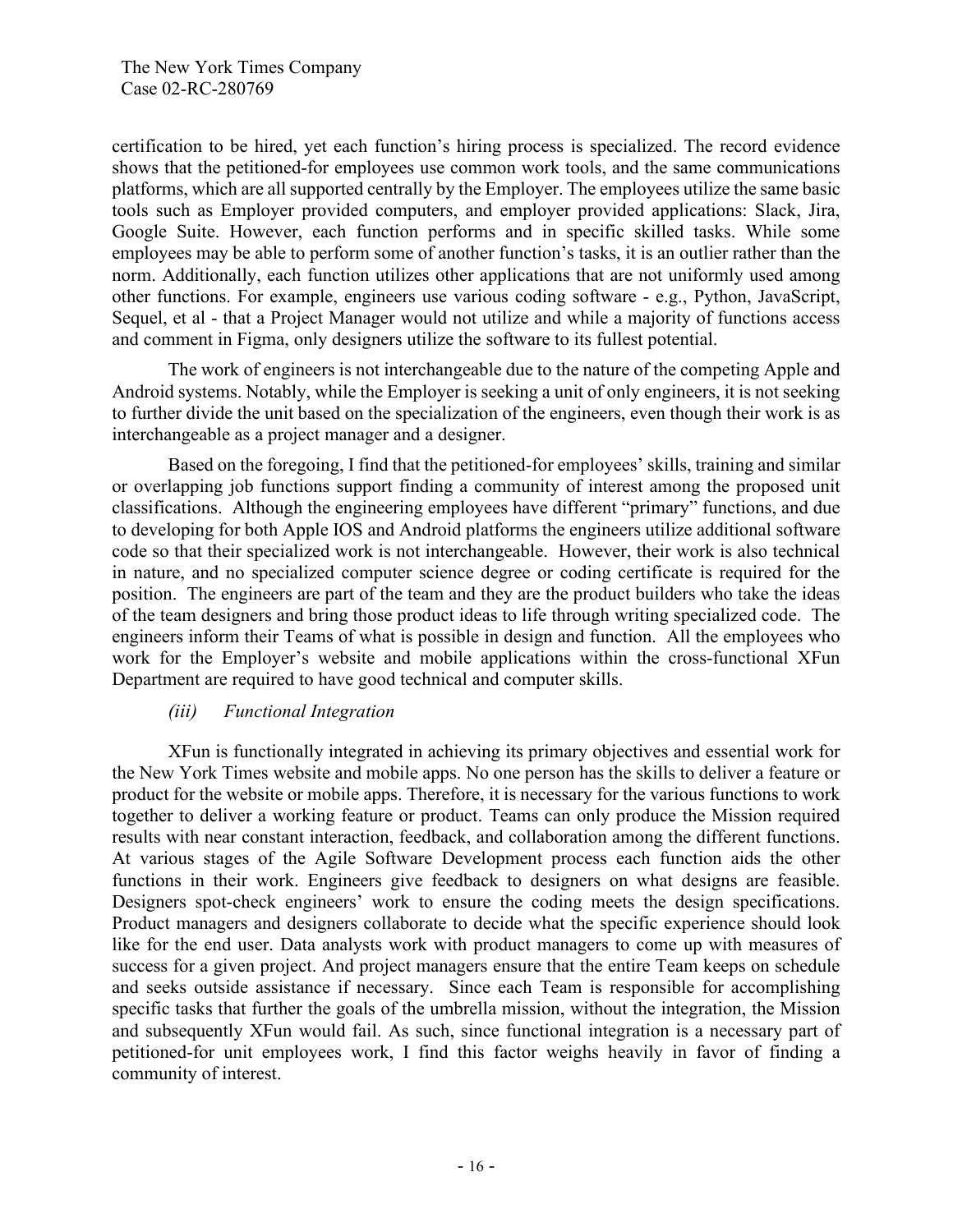### *(iv) Contact Among Employees*

Even with the Pandemic profoundly altering office life which resulted in mandated distancing and work from home orders, the employees of XFun have a high rate of virtual contact. Teams have daily meetings where all members attend virtually through a Google platform and speak on the current work for the day and if they are experiencing any hinderances to the process. Daily, Team members are in contact on Slack within their specific Teams' channel. At the Mission level, Teams attend monthly and quarterly meetings and present work to the cross-functional leadership. Additionally, each Mission has a Slack channel that is on average active at least weekly. I find that this factor also favors a finding that there is a community of interest.

### *(v) Terms and Conditions of Employment*

The record evidence shows that all petitioned-for employees are provided the same fringe benefits and use the same online tools to access those benefits. All petitioned-for employees receive the same orientation packet upon being hired. All petitioned-for employees are served by the same human resources department and are subject to the same policies and programs. All petitioned-for employees have similar work hours, and all petitioned-for employee salaries are set centrally by the Employer. Thus, this factor favors finding a community of interest.

### *(vi) Supervision*

The supervision of the employees in the petitioned-for unit can best be described as bifurcated. Each employee has a direct manager, who is of the same function, but they also have cross functional leadership teams at the Group and Mission levels. The record evidence shows that direct managers perform mostly administrative supervisory tasks. They hire, perform evaluations, and assist their direct reports with individual goals. There is no evidence concerning firings or discipline. Concerning substantive work, the evidence shows that cross-functional Group and Mission leadership teams create Teams, assign employees to Teams, assign projects to those Teams, and at times dictate how those projects should be handled. Additionally, the record evidence shows that the cross-functional leadership teams dictate what schedule a Team will work. Petitioner Witness Engineer Price testified that Group Level Product Director Anna Mancusi directed Price's Team to adopt the cycle model cadence. Additionally, Price testified that this cadence change was due to her Team's transfer from the Growth Mission to the Engagement Mission by, at the time, Acting head of Growth Hannah Yang. Furthermore, Petitioner witness Champion testified that the Growth cross functional mission leadership directed that all Teams within the Mission would work on the two-week sprint cadence with sprint planning meetings scheduled every other Tuesday. Accordingly, the evidence shows, and I find, that the crossfunctional Group and Mission leadership teams direct work assignments, effect transfers, and determine scheduling. As such, the petitioned-for unit employees share common supervision.

Having now considered the internal community-of-interest of the petitioned-for bargaining unit, I turn to step three of the *Boeing* analysis.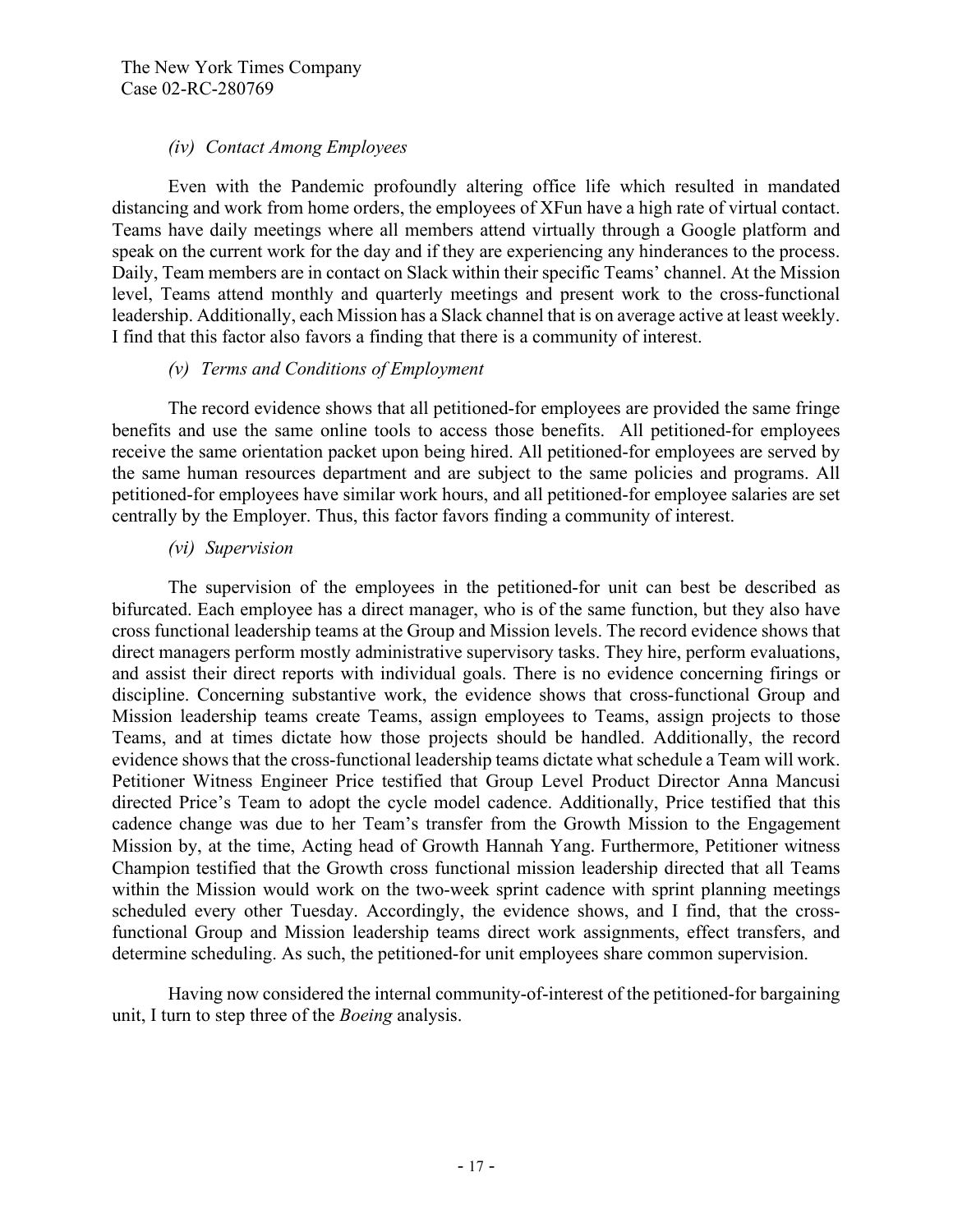### *(vii) Facility, Industry, Or Employer Precedent*

As stated above, the third step in the *Boeing* analysis requires "consideration of guidelines that the Board has established for specific industries with regard to appropriate unit configurations." *Boeing*, 368 NLRB No. 67, slip op. at 4. I do not find any industry precedent applicable to this case.

### *(viii) Preclusion and Conclusion*

The Employer has been precluded from presenting evidence or argument with respect to the appropriateness of the unit. Section 9 of the Act obligates the Board to make a determination as to whether the petitioned-for unit is appropriate for collective bargaining when the parties refuse to stipulate to the appropriateness of the unit and, accordingly, the hearing officer took record evidence in order to evaluate the appropriateness of the petitioned-for unit. I have evaluated the community of interest among the petitioned-for employees. The record indicates community-ofinterest among the petitioned-for employees. It is true that the petitioned-for employees have varied skills, training, and job functions. However, the employees have common supervision, enjoy similar benefits, are subject to the same policies, are functionally integrated, and have frequent contact with one another at their common worksite.

### **B. SUPERVISORY AND MANAGERIAL STATUS OF PRODUCT MANAGERS**

The party asserting that an individual has supervisory authority has the burden of proof. *NLRB v. Kentucky River Community Care, Inc.*, 532 U.S. 706, 713 (2001); *Dean & Deluca New York, Inc.*, 338 NLRB 1046 (2003). "[W]henever the evidence is in conflict or otherwise inconclusive on a particular indicia of supervisory authority, [the Board] will find that supervisory status has not been established, at least on the basis of those indicia." *Phelps Community Medical Center*, 295 NLRB 486, 490 (1989).

The party asserting managerial status bears the burden of proof. *Republican Co.*, 361 NLRB No. 15, slip op. at 4 (2014).

Here, the Employer has been precluded from presenting evidence or argument with respect to supervisory and managerial status and, accordingly, cannot meet that burden.

The record evidence does not otherwise show that the job classification of Product Managers are managerial employees.

Although there is no specific provision in the Act regarding managerial employees, the Board has long excluded them from coverage. The Supreme Court in *NLRB v. Yeshiva University*, 444 U.S. 672, 682 (1980), described faculty managerial employees as those who "formulate and effectuate management policies by expressing and making operative the decisions of their employer," and who "exercise discretion within, or even independently of, established employer policy." This test is applied in the conjunctive, and all elements must be met before an employee is deemed to be a manager. *Id.*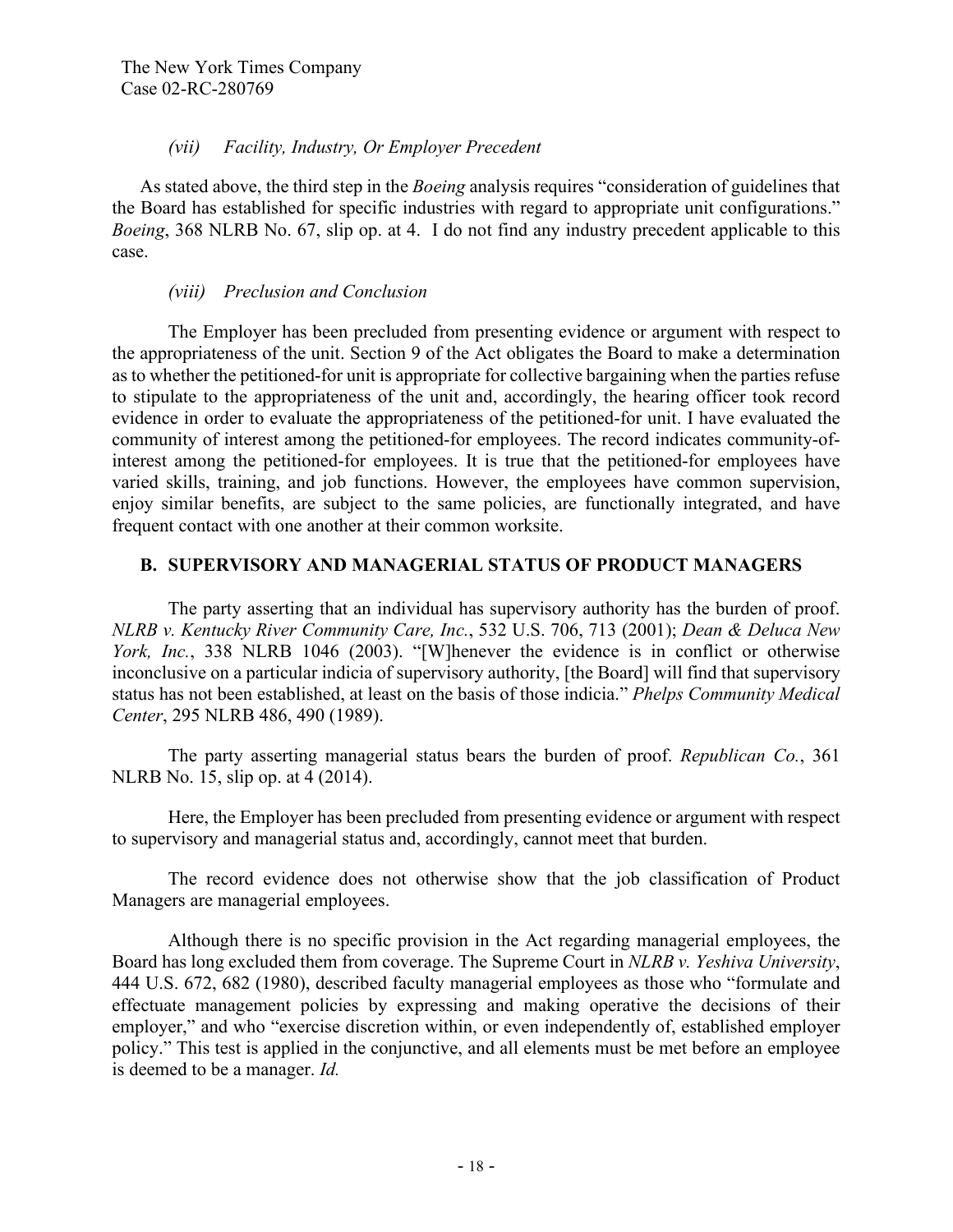Likewise, "managerial" employees have been defined by the Board as employees who formulate and effectuate high-level policies of the Employer, or who "have discretion in the performance of their jobs independent of their employer's established policy." *Republican Co.*, 361 NLRB No. 15, slip op. at 3 (2014), quoting *General Dynamics Corp.*, 213 NLRB 851 (1974). The decisions made by managerial employees must be made on behalf of the employer. *Allstate Insurance Co.*, 332 NLRB 759, 762 (2000). However, supervisory status as defined in Section 2(11) of the Act is not equatable with managerial status. *Howard-Cooper Corp.*, 121 NLRB 950, 951 (1958). The party asserting managerial status bears the burden of proof. *Republican Co.*, supra, slip op at 4.

An analysis of managerial status must examine, on a case-by-case basis, the degree of discretion and authority exercised by the disputed employees, which generally do not include the exercise of some judgment "within established limits set by higher management." *Holly Sugar Corp.*, 193 NLRB 1024, 1026 (1971). In fact, the Board has long recognized that even the authority to exercise considerable discretion does not render an employee "managerial" where that employee's discretion must conform to an employer's established policy." *Albert Lea Cooperative Creamery Assoc.*, 119 NLRB 817, 822-12 (1957). Thus, an employee may be excluded as managerial if the employee "take[s] or recommend[s] discretionary actions that effectively control or implement employer policy." *NLRB v. Yeshiva Univ.*,444 U.S. 672, 682 (1990).

Here, the record evidence shows that objectives are set by the XFun Leadership and Mission cross-functional leadership. While a product manager may brainstorm solutions to a develop a strategy to meet the objective, working within the confines of the Employer's already established parameters do not make a Manager. At no point in the voluminous record is there specific evidence presented to show a Product Manager utilizing their discretion to change the Employer's established policies or performing their job in a manner that is outside of the XFun Leaderships' established goals. In fact, the adduced evidence shows that cross-functional Team member Product Managers are wholly constrained by the enterprise goals, the Mission KPIs and the specific Team's OKRs and do not define technical objectives. Accordingly, I find the Employer has failed to establish Product Managers are Managers as understood by the Board.

# **III. CONCLUSION AND FINDINGS**

Based upon the entire record in this matter and in accordance with the discussion below, I conclude and find as follows:

- 1. The Hearing Officer's rulings are free from prejudicial error and hereby are affirmed.
- 2. The parties stipulated, and I find, that the Employer, The New York Times Company, herein collectively the Employer, is a of digital and print products, including the New York Times newspaper and other publications across the United States with its principal office and place of business located at 620 Eighth Avenue, New York, New York 10018, and a facility at 24-01 44th Rd, Long Island City, NY 11101. During the 12-month period ending July 30, 2021, a representative period, the Employer, in conducting its business operations described above derived gross revenues in excess of \$200,000, held membership in or subscribed to interstate news services, published nationally syndicated features, advertised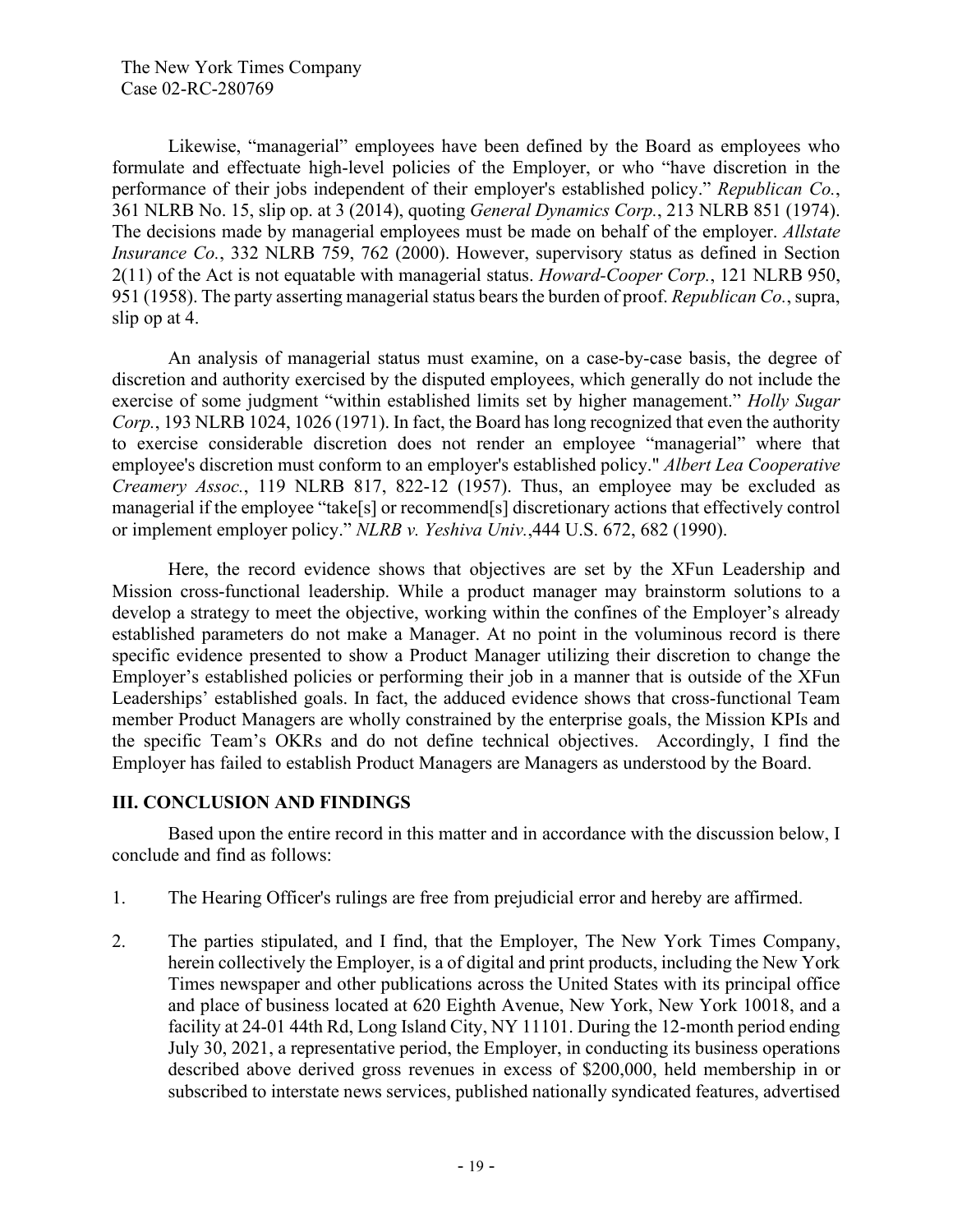nationally sold products, and purchased and received at its New York, New York facility goods valued in excess of \$50,000 directly from points outside the State of New York. Accordingly, I find the Employer is engaged in commerce within the meaning of Sections 2(6) and (7) of the Act, and it will effectuate the purposes of the Act to assert jurisdiction herein.

- 3. The parties stipulated, and I find, that the Petitioner is a labor organization within the meaning of Section 2(5) of the Act.
- 4. There is no contract or other bar in existence that would preclude the processing of this petition.
- 5. A question affecting commerce exists concerning the representation of certain employees of the Employer within the meaning of Section  $9(c)(1)$  and Section 2(6) and (7) of the Act.
- 6. Based on the foregoing, I find that the following unit is appropriate within the meaning of Section 9(b) of the Act:

**INCLUDED:** All full-time and regular part-time engineers, analysts, designers, program/project managers, and product managers who perform work for the New York Times' websites and mobile applications.

**EXCLUDED:** All other employees, marketing employees, assistants, clerical employees, and guards, and professional employees, and supervisors as defined in the Act.

# **DIRECTION OF ELECTION**

The National Labor Relations Board will conduct a secret ballot election among the employees in the unit found appropriate above. Employees will vote whether or not they wish to be represented for purposes of collective bargaining by

# **A. Election Details**

The election will be conducted by United States mail. The mail ballots will be mailed to employees employed in the appropriate collective-bargaining unit. On January 24, 2022, ballots will be mailed to voters by National Labor Relations Board, Region 02. Voters must sign the outside of the envelope in which the ballot is returned. Any ballot received in an envelope that is not signed will be automatically void.

Voters must return their mail ballots so that they will be received in the National Labor Relations Board, Region 02 office by close of business on February 14, 2022.

Those employees who believe that they are eligible to vote and did not receive a ballot in the mail by January 28, 2022, should communicate immediately with the National Labor Relations Board by either calling the Region 02 Office at (212) 264-0300 or our national toll-free line at 1- 844- 762-NLRB (1-844-762-6572).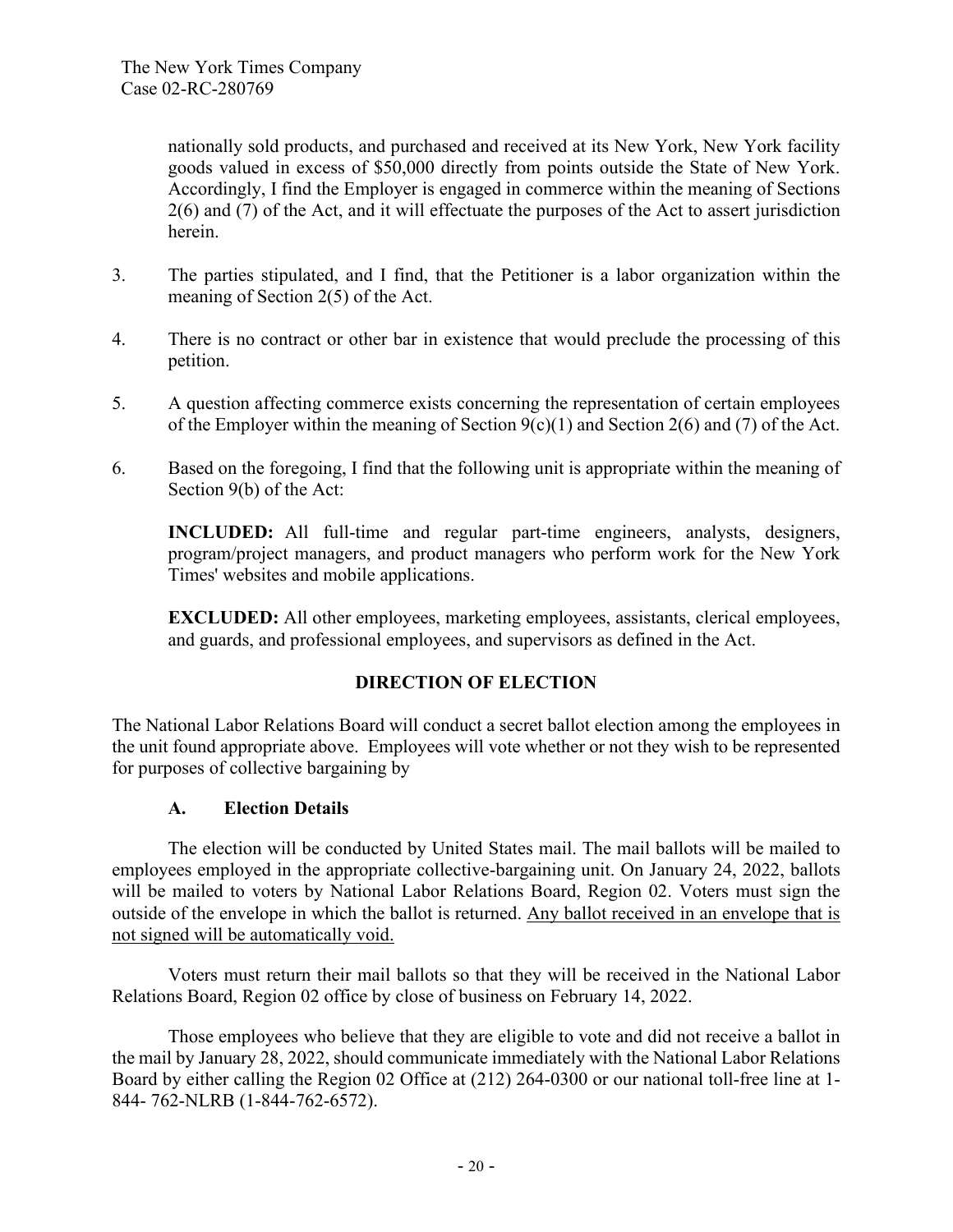Due to the extraordinary circumstances of COVID-19 and the directions of state or local authorities including but not limited to Shelter in Place orders, travel restrictions, social distancing and limits on the size of gatherings of individuals, I further direct that the ballot count will take place virtually, on a platform (such as Zoom, TEAMS, etc.) to be determined by the Regional Director. The date and time for the ballot count will be determined by the Regional Director and will occur between Monday, February 28, 2022 and Monday, March 7, 2022, inclusive. All parties will be given at least 24 hours' notice of the date and time for the ballot count.

If the date the ballots are deposited into the mail, due back in the Regional Office, or counted is rescheduled or postponed, the undersigned Regional Director may reschedule such times, dates, and places for the mail ballot election.

# **B. Voting Eligibility**

Eligible to vote are those in the unit who were employed during the payroll period ending **January 1, 2022**, including employees who did not work during that period because they were ill, on vacation, or temporarily laid off.

Employees engaged in an economic strike, who have retained their status as strikers and who have not been permanently replaced, are also eligible to vote. In addition, in an economic strike that commenced less than 12 months before the election date, employees engaged in such strike who have retained their status as strikers but who have been permanently replaced, as well as their replacements, are eligible to vote. Unit employees in the military services of the United States may vote if they appear in person at the polls.

Ineligible to vote are (1) employees who have quit or been discharged for cause since the designated payroll period; (2) striking employees who have been discharged for cause since the strike began and who have not been rehired or reinstated before the election date; and (3) employees who are engaged in an economic strike that began more than 12 months before the election date and who have been permanently replaced.

# **C. Voter List**

As required by Section 102.67(l) of the Board's Rules and Regulations, the Employer must provide the Regional Director and parties named in this decision a list of the full names, work locations, shifts, job classifications, and contact information (including home addresses, available personal email addresses, and available home and personal cell telephone numbers) of all eligible voters.

To be timely filed and served, the list must be *received* by the regional director and the parties by Friday, January 14, 2022. The list must be accompanied by a certificate of service showing service on all parties. **The region will no longer serve the voter list.**

Unless the Employer certifies that it does not possess the capacity to produce the list in the required form, the list must be provided in a table in a Microsoft Word file (.doc or docx) or a file that is compatible with Microsoft Word (.doc or docx). The first column of the list must begin with each employee's last name and the list must be alphabetized (overall or by department) by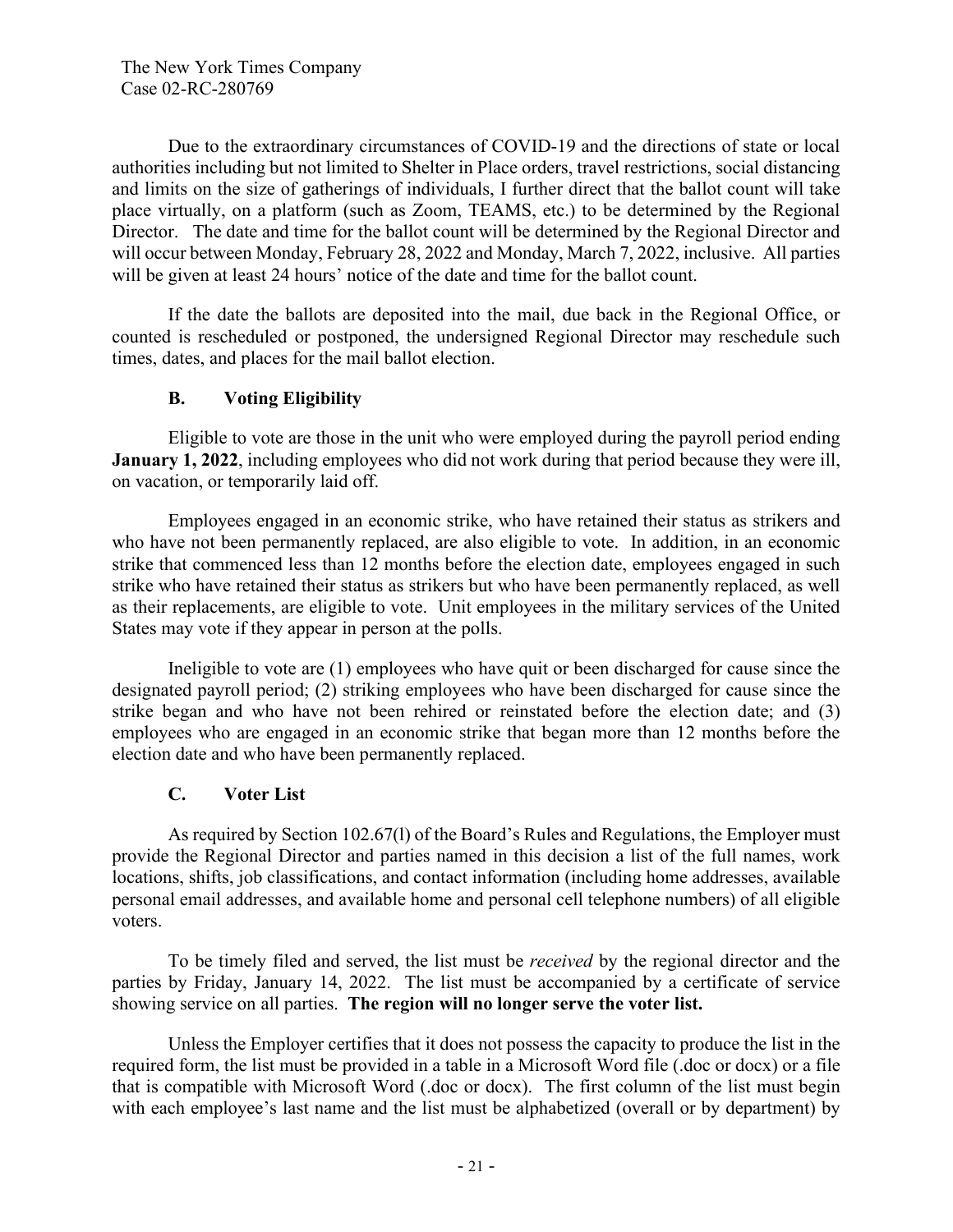last name. Because the list will be used during the election, the font size of the list must be the equivalent of Times New Roman 10 or larger. That font does not need to be used but the font must be that size or larger. A sample, optional form for the list is provided on the NLRB website at www.nlrb.gov/what-we-do/conduct-elections/representation-case-rules-effective-april-14-2015.

When feasible, the list shall be filed electronically with the Region and served electronically on the other parties named in this decision. The list may be electronically filed with the Region by using the E-filing system on the Agency's website at www.nlrb.gov. Once the website is accessed, click on **E-File Documents**, enter the NLRB Case Number, and follow the detailed instructions.

Failure to comply with the above requirements will be grounds for setting aside the election whenever proper and timely objections are filed. However, the Employer may not object to the failure to file or serve the list within the specified time or in the proper format if it is responsible for the failure.

No party shall use the voter list for purposes other than the representation proceeding, Board proceedings arising from it, and related matters.

### **D. Posting of Notices of Election**

Pursuant to Section 102.67(k) of the Board's Rules, the Employer must post copies of the Notice of Election accompanying this Decision in conspicuous places, including all places where notices to employees in the unit found appropriate are customarily posted. The Notice must be posted so all pages of the Notice are simultaneously visible. In addition, if the Employer customarily communicates electronically with some or all of the employees in the unit found appropriate, the Employer must also distribute the Notice of Election electronically to those employees. The Employer must post copies of the Notice at least 3 full working days prior to 12:01 a.m. of the day of the election and copies must remain posted until the end of the election. For purposes of posting, working day means an entire 24-hour period excluding Saturdays, Sundays, and holidays. However, a party shall be estopped from objecting to the nonposting of notices if it is responsible for the nonposting, and likewise shall be estopped from objecting to the nondistribution of notices if it is responsible for the nondistribution.

Failure to follow the posting requirements set forth above will be grounds for setting aside the election if proper and timely objections are filed.

### **RIGHT TO REQUEST REVIEW**

Pursuant to Section 102.67 of the Board's Rules and Regulations, a request for review may be filed with the Board at any time following the issuance of this Decision until 10 business days after a final disposition of the proceeding by the Regional Director. Accordingly, a party is not precluded from filing a request for review of this decision after the election on the grounds that it did not file a request for review of this Decision prior to the election. The request for review must conform to the requirements of Section 102.67 of the Board's Rules and Regulations.